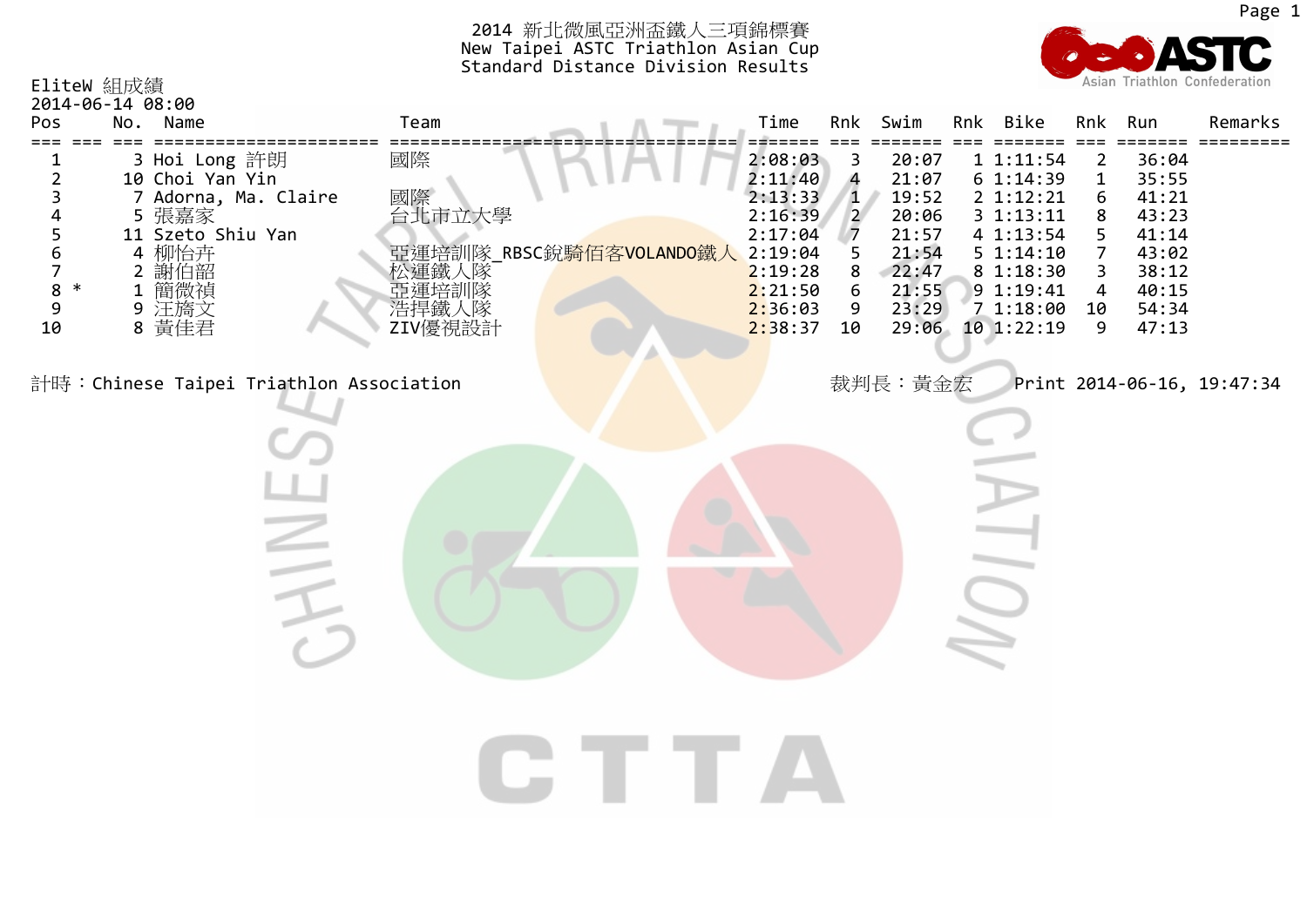

EliteM 組成績

2014‐06‐14 08:00

| 2014-00-14 00.00<br>Pos | No. | Name                     | Team               | Time    | Rnk            | Swim  | Rnk | Bike           | Rnk         | Run   | Remarks         |
|-------------------------|-----|--------------------------|--------------------|---------|----------------|-------|-----|----------------|-------------|-------|-----------------|
|                         |     |                          |                    |         |                |       |     |                |             |       |                 |
|                         |     | 49 Perry wong            |                    | 1:53:54 | 3              | 17:56 |     | 2 1:03:22      | 2           | 32:37 |                 |
|                         |     | 47 Lo Ching Hin          |                    | 1:55:02 | 11             | 18:50 |     | 8 1:05:11      | $\mathbf 1$ | 31:01 |                 |
|                         |     | 52 Tam Joe Dick          |                    | 1:57:47 | 8              | 18:44 |     | 10 1:05:29     | 4           | 33:34 |                 |
|                         |     | 24 張團畯                   | 松運鐵人隊              | 1:57:50 | 18             | 20:37 |     | 31:04:18       |             | 32:56 |                 |
| 5                       |     | 22 徐培嚴                   | 亞運培訓隊              | 1:58:54 | 10             | 18:48 |     | 9 1:05:24      |             | 34:43 |                 |
| 6                       |     | 29 Thanongsak Manchai    | 國際                 | 1:59:21 | 22             | 20:47 |     | 5 1:04:31      | 5           | 34:04 |                 |
|                         |     | 51 Wong Hui Wai          |                    | 1:59:51 | $\overline{2}$ | 17:54 |     | 16 1:06:50     | 9           | 35:08 |                 |
| 8                       |     | 32 吳承泰                   | 亞運培訓隊              | 1:59:58 | 13             | 19:10 |     | 14 1:05:59     | 8           | 34:51 |                 |
| 9                       |     | 25 Huelgas, Nikko Bryan  | 國際                 | 2:00:40 | 21             | 20:45 |     | 61:04:38       | 10          | 35:17 |                 |
| 10                      |     | 27 季胤呈                   | ZIV優視設計            | 2:00:48 | 6              | 18:02 |     | 19 1:07:22     | 11          | 35:26 |                 |
| 11                      |     | 48 Cheung Tak Hei        |                    | 2:01:20 | 5.             | 18:01 |     | 17 1:06:51     | 13          | 36:29 |                 |
| 12                      | 23  | 李宙諺                      | 亞運培訓隊              | 2:01:46 | 9              | 18:47 |     | 13 1:05:58     | 14          | 37:03 |                 |
| 13                      |     | 35 蔡曜宇                   | 亞運培訓隊              | 2:02:09 |                | 18:20 |     | 12 1:05:57     | 15          | 37:53 |                 |
| 14                      |     | 31 楊志祥                   | 台北市立大學             | 2:03:21 | 23             | 20:50 |     | 4 1:04:27      | 16          | 38:05 |                 |
| 15                      |     | 50 Tim Law               |                    | 2:03:47 | $\mathbf{1}$   | 17:53 |     | 18 1:06:52     | 19          | 39:03 |                 |
| 16                      |     | 36 Ando kenta            | 國際                 | 2:04:34 | 12             | 18:53 |     | 15 1:06:19     | 20          | 39:23 |                 |
| 17                      |     | 38 王威凱                   | 維格鐵人隊(古亭國中)        | 2:05:18 | 19             | 20:39 |     | 21 1:08:59     | 12          | 35:42 |                 |
| 18                      | 37  | 謝漢霖                      | ZIV優視設計            | 2:06:00 | 17             | 20:35 |     | 71:04:48       | 21          | 40:38 |                 |
| 19                      |     | 28 吳冠融                   | 松運鐵人隊              | 2:08:10 | 24             | 20:59 |     | 20 1:08:40     | 17          | 38:33 |                 |
| 20                      |     | 41 Chicano, John Leerams | 國際                 | 2:11:37 | 25             | 22:46 |     | $25 \t1:14:17$ | 6           | 34:35 |                 |
| 21                      |     | 33 郭修森                   |                    | 2:14:38 | 16             | 20:16 |     | 11 1:05:32     | 25          | 48:52 |                 |
| 22                      | 46  | 周汶傑                      | 台北市立大學             | 2:15:24 | 15             | 19:11 |     | 24 1:13:48     | 24          | 42:25 |                 |
| 23                      | 53  | 林群馨                      | Featherlight 三鐵隊   | 2:16:00 | 27             | 24:42 |     | 22 1:12:20     | 18          | 38:58 |                 |
| 24                      | 44  | 陳智禎                      | 台北市立大學             | 2:18:54 | 26             | 24:13 |     | 23 1:13:05     | 23          | 41:37 |                 |
| 25                      | 45  | 羅光廷                      | 台北市立大學             | 2:26:36 | 28             | 25:32 |     | 26 1:19:45     | 22          | 41:20 |                 |
| <b>DSQ</b>              | 26  | 謝昇諺                      | 松運鐵人隊              |         | 4              | 17:59 |     | 11:03:21       |             |       | Outside a       |
| <b>DNF</b>              |     | 21 楊茂雍                   | 亞運培訓隊              |         | 14             | 19:10 |     |                |             |       | <b>BIKE DNF</b> |
| <b>DNF</b>              |     | 34 邱韋強                   | RBSC銳騎佰客VOLANDO鐵人隊 |         | 20             | 20:44 |     |                |             |       | <b>DNF</b>      |
| DSQ: #26                |     | Outside assistance       |                    |         |                |       |     |                |             |       |                 |

CTTA

計時:Chinese Taipei Triathlon Association またままではないのは、おかしているのは、おかしているのは、または、2014-06-16, 19:47:34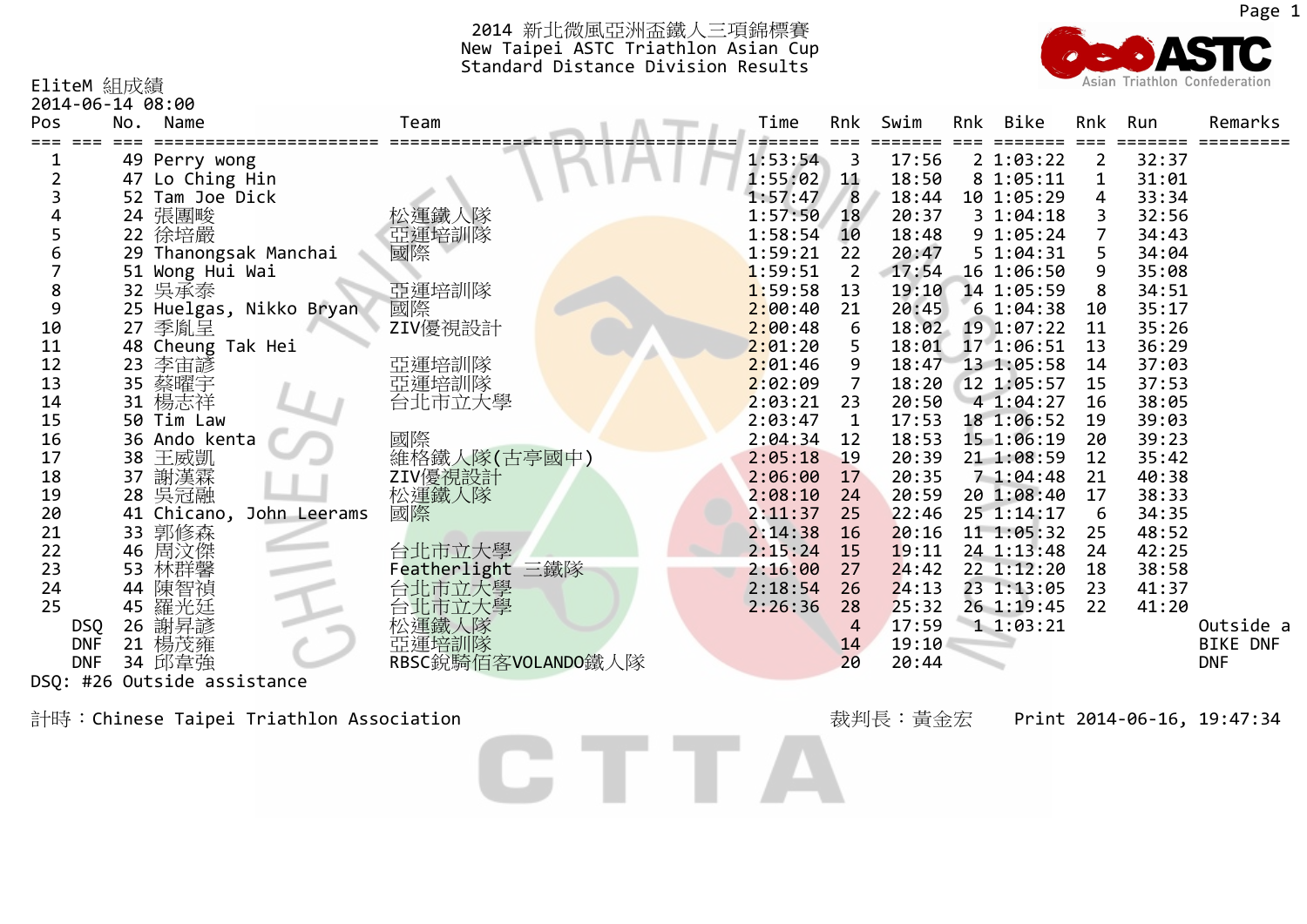| F35 組成績             | 2014-06-14 08:00                                                                                                                                                   |                                                                                                             | 2014 新北微風亞洲盃鐵人三項錦標賽<br>New Taipei ASTC Triathlon Asian Cup<br>Standard Distance Division Results                                 |                                                                                                     |                                                                                                                   |     |                                                                                                                                                                        |                                              | Asian Triathlon Confederation                                                                                                  |                            |
|---------------------|--------------------------------------------------------------------------------------------------------------------------------------------------------------------|-------------------------------------------------------------------------------------------------------------|----------------------------------------------------------------------------------------------------------------------------------|-----------------------------------------------------------------------------------------------------|-------------------------------------------------------------------------------------------------------------------|-----|------------------------------------------------------------------------------------------------------------------------------------------------------------------------|----------------------------------------------|--------------------------------------------------------------------------------------------------------------------------------|----------------------------|
| Pos                 | Name<br>No.                                                                                                                                                        | Team                                                                                                        | Time                                                                                                                             | Rnk                                                                                                 | Swim                                                                                                              | Rnk | Bike                                                                                                                                                                   | Rnk                                          | Run                                                                                                                            | Remarks                    |
|                     | 黃麗玲<br>81<br>85 黃湘惠<br>82 林秀香<br>84 賴季宜                                                                                                                            | 真活車隊<br>洪雅原素                                                                                                | 3:03:31<br>3:25:30<br>3:32:18<br>4:15:00                                                                                         | $\mathbf 1$<br>$\overline{3}$<br>$\overline{2}$<br>$\overline{4}$                                   | 33:13<br>42:39<br>41:02<br>43:15                                                                                  |     | 11:35:15<br>3 1:41:09<br>2 1:36:45<br>4 1:59:35                                                                                                                        | 1                                            | 55:04<br>2 1:01:43<br>31:14:33<br>4 1:32:12                                                                                    |                            |
|                     |                                                                                                                                                                    | 計時:Chinese Taipei Triathlon Association                                                                     |                                                                                                                                  |                                                                                                     | 裁判長:黃金宏                                                                                                           |     |                                                                                                                                                                        |                                              |                                                                                                                                | Print 2014-06-16, 19:47:34 |
| F16 組成績             | 2014-06-14 08:00                                                                                                                                                   |                                                                                                             | 2014 新北微風亞洲盃鐵人三項錦標賽<br>New Taipei ASTC Triathlon Asian Cup<br>Standard Distance Division Results                                 |                                                                                                     |                                                                                                                   |     |                                                                                                                                                                        |                                              |                                                                                                                                | Page 1                     |
| Pos                 | No.<br>Name                                                                                                                                                        | Team                                                                                                        | Time                                                                                                                             | Rnk                                                                                                 | Swim                                                                                                              |     | Rnk Bike                                                                                                                                                               | Rnk                                          | Run                                                                                                                            | Remarks                    |
| 9<br>10<br>11<br>12 | 黃于嫣<br>61<br>王千由<br>62<br>65 蘇玟琪<br>鍾淳綺<br>68<br>侯盈芳<br>67<br>林昱綺<br>63<br>高羚晏<br>64<br>文儀婷<br>72<br>周惠玲<br>69<br>謝易容<br>66<br>洪緯欣<br>71<br>嚴培文<br>70<br>曹翠玉<br>74 | bufalo鐵人隊_師大附中<br>文山高中<br>蘆洲四季三鐵隊<br>PLAY YOUR WAY I 和我一起愛運動<br>兩支慢跑<br>TD泳鏡<br>蘆洲鐵人三項<br>OK鐵人隊<br>加百列鐵人三項隊 | 2:19:58<br>2:35:14<br>2:53:56<br>2:58:31<br>3:04:15<br>3:06:32<br>3:07:04<br>3:21:43<br>3:24:35<br>3:28:41<br>3:30:07<br>3:35:35 | $\mathbf{1}$<br>$2^{\circ}$<br>$\overline{7}$<br>3<br>8<br>4<br>6<br>13<br>10<br>9<br>12<br>11<br>5 | 21:11<br>23:45<br>33:28<br>28:39<br>37:12<br>29:38<br>32:46<br>49:05<br>37:40<br>37:34<br>46:18<br>45:16<br>31:17 |     | 11:18:35<br>2 1:24:36<br>71:35:24<br>61:34:04<br>9 1:38:12<br>5 1:29:52<br>3 1:27:59<br>11 1:41:59<br>13 1:48:18<br>10 1:39:27<br>8 1:37:01<br>12 1:45:40<br>4 1:29:46 | 1<br>3<br>$\overline{2}$<br>6<br>4<br>5<br>7 | 40:13<br>46:54<br>45:06<br>55:49<br>48:52<br>11 1:07:03<br>91:06:20<br>50:39<br>58:38<br>12 1:11:41<br>10 1:06:50<br>8 1:04:39 |                            |

計時:Chinese Taipei Triathlon Association and the chinese Taipei Triathlon Association and the chinese Taipei Triathlon Association and the chinese Taipei Triathlon Association and the chinese Taipei Triathlon Association a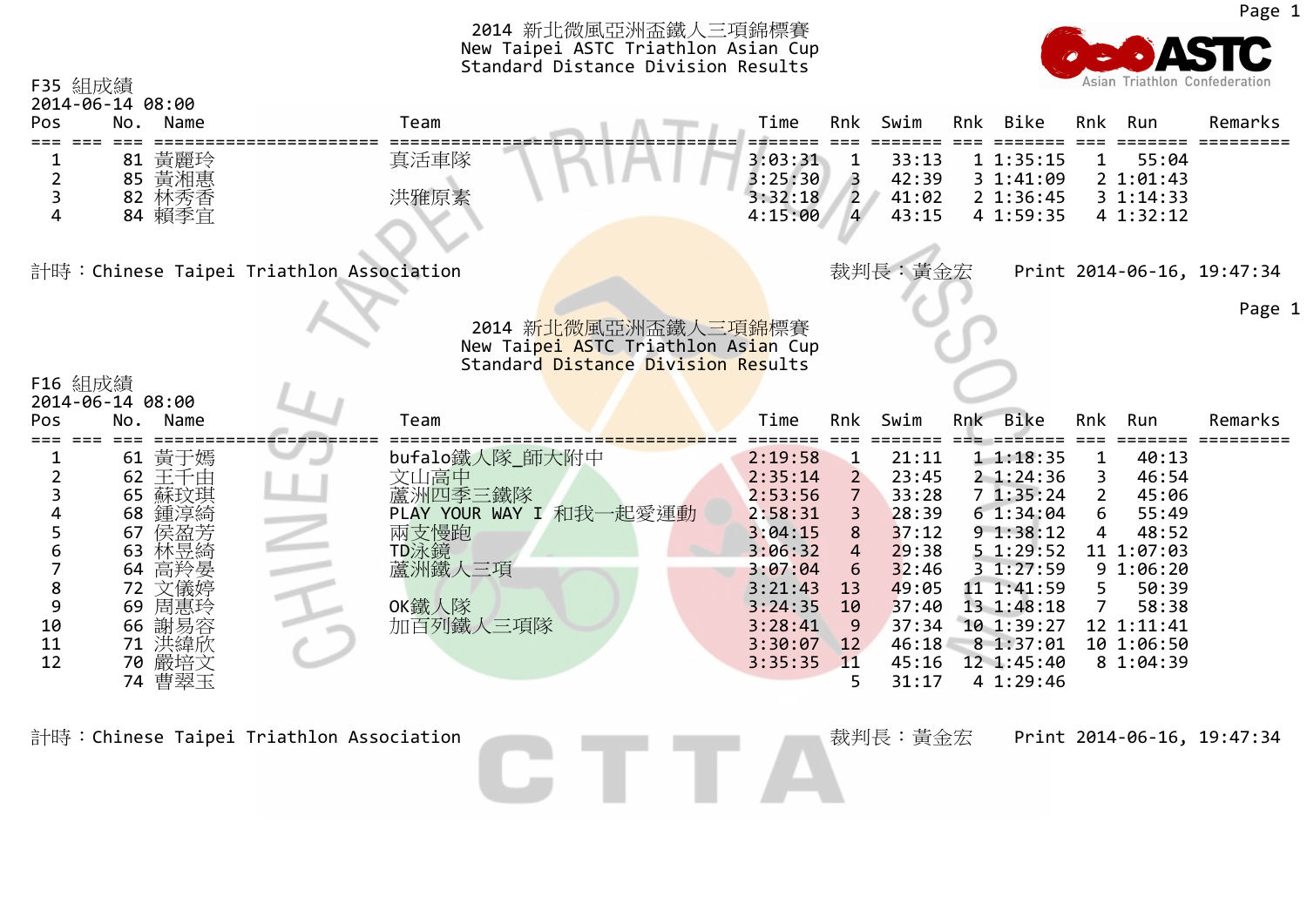|                    |                                                                                            | 2014 新北微風亞洲盃鐵人三項錦標賽<br>New Taipei ASTC Triathlon Asian Cup<br>Standard Distance Division Results |                                                                                      |                                                               |                                                                      |     |                                                                                                 |                                 |                                                                                   |                                          |
|--------------------|--------------------------------------------------------------------------------------------|--------------------------------------------------------------------------------------------------|--------------------------------------------------------------------------------------|---------------------------------------------------------------|----------------------------------------------------------------------|-----|-------------------------------------------------------------------------------------------------|---------------------------------|-----------------------------------------------------------------------------------|------------------------------------------|
| M65 組成績<br>Pos     | 2014-06-14 08:00<br>No.<br>Name                                                            | Team                                                                                             | Time                                                                                 | Rnk                                                           | Swim                                                                 | Rnk | Bike                                                                                            | Rnk                             | Run                                                                               | Asian Triathlon Confederation<br>Remarks |
| ı<br>$\frac{2}{3}$ | 466 林竹泉<br>468 張邦文<br>467 陳枝瑞<br>469 陳永和                                                   | 大腳丫三鐵隊                                                                                           | 2:46:13<br>2:51:25<br>2:55:43                                                        | $\overline{2}$<br>Δ<br>$\overline{3}$                         | 38:45<br>35:17<br>40:34<br>51:00                                     |     | 11:18:42<br>2 1:22:29<br>31:25:54<br>4 1:48:55                                                  | 1<br>$\mathbf{2}$               | 48:47<br>53:41<br>49:15                                                           |                                          |
|                    |                                                                                            | 計時:Chinese Taipei Triathlon Association                                                          |                                                                                      |                                                               | 裁判長:黃金宏                                                              |     |                                                                                                 |                                 |                                                                                   | Print 2014-06-16, 19:47:34               |
| M60 組成績            | 2014-06-14 08:00                                                                           | 2014 新北微風亞洲盃鐵人三項錦標賽<br>New Taipei ASTC Triathlon Asian Cup<br>Standard Distance Division Results |                                                                                      |                                                               |                                                                      |     |                                                                                                 |                                 |                                                                                   | Page 1                                   |
| Pos                | No.<br>Name                                                                                | Team                                                                                             | Time                                                                                 | Rnk                                                           | Swim                                                                 |     | Rnk Bike                                                                                        | Rnk                             | Run                                                                               | Remarks                                  |
| 8                  | 459 廖協發<br>452 黄英俊<br>453 林嘉明<br>451<br>林建基<br>陳添丁<br>456<br>460 蘇錦全<br>455 鍾文清<br>457 徐進賜 | 大腳丫三鐵隊<br>山川鐵人<br>RBSC銳騎佰客VOLANDO鐵人隊<br>蘆洲鐵人三項<br>洪雅原素<br>蘆洲四季三鐵隊                                | 2:40:38<br>2:41:03<br>2:43:59<br>2:52:02<br>3:15:28<br>3:23:09<br>3:23:11<br>3:26:23 | 5<br>1<br>6<br>3<br>$\overline{7}$<br>4<br>8<br>$\mathcal{P}$ | 35:19<br>30:43<br>35:33<br>32:29<br>35:39<br>35:10<br>35:51<br>31:19 |     | 11:14:53<br>3 1:23:09<br>21:21:05<br>4 1:24:46<br>61:34:47<br>8 1:43:55<br>71:36:19<br>51:34:15 | 3<br>$\mathbf{2}^{\prime}$<br>4 | 50:27<br>47:12<br>47:23<br>54:47<br>61:05:03<br>5 1:04:06<br>71:11:02<br>81:20:50 |                                          |
|                    |                                                                                            | 計時: Chinese Taipei Triathlon Association                                                         |                                                                                      |                                                               | 裁判長:黃金宏                                                              |     |                                                                                                 |                                 |                                                                                   | Print 2014-06-16, 19:47:34               |

CTTA

Page 1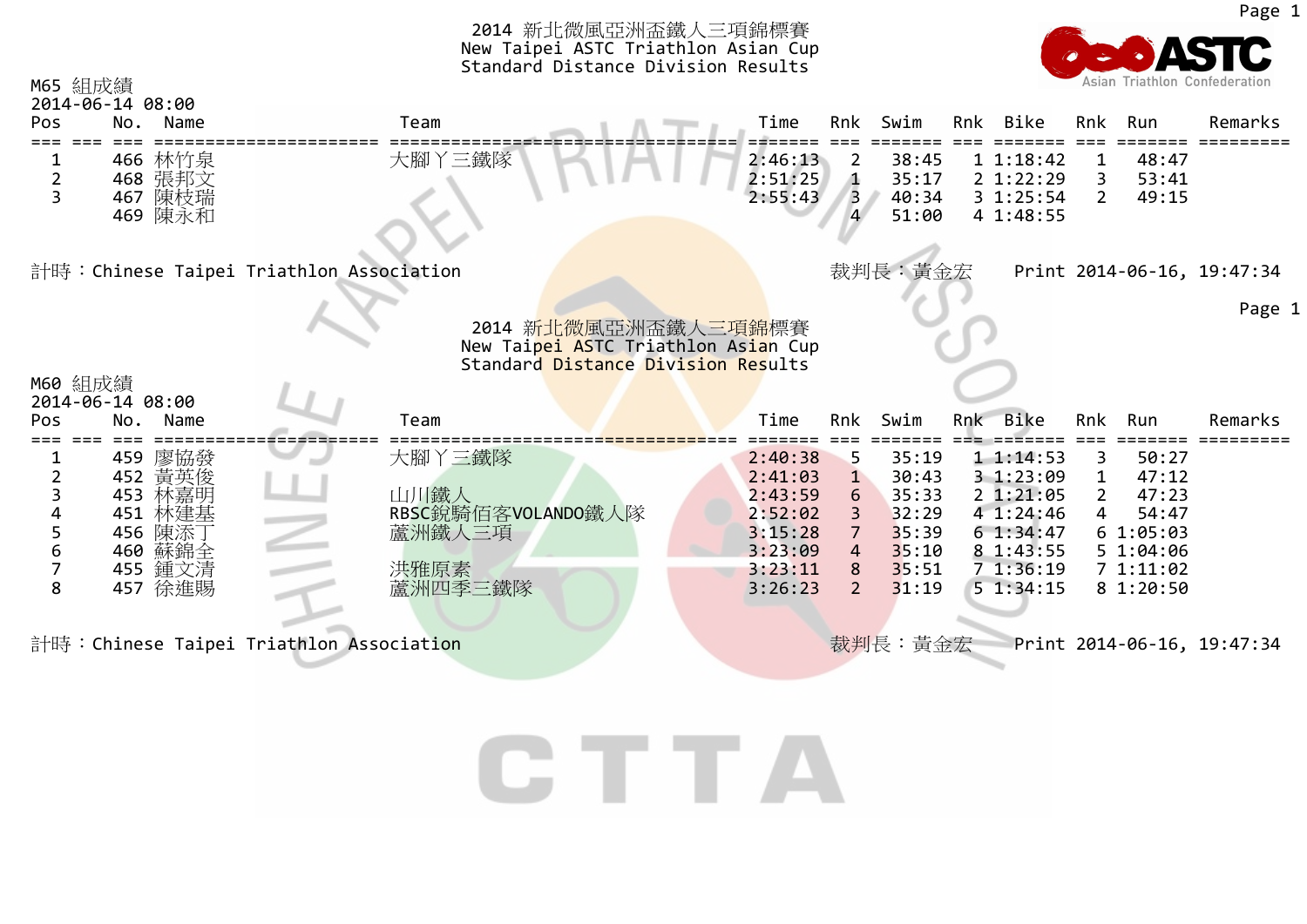

| M55 組成績<br>2014-06-14 08:00                                                                                                                                                     |                                                                                                                                                                           |                                                                                                          |  |                                                                                                                                                                                                                          |                                                                                                                      |                                                                                                                                                                                  |                                                                                                                                                                                                                                                                          |                                                               | Asian Triathlon Confederation                                                                                                                                                                         |                            |
|---------------------------------------------------------------------------------------------------------------------------------------------------------------------------------|---------------------------------------------------------------------------------------------------------------------------------------------------------------------------|----------------------------------------------------------------------------------------------------------|--|--------------------------------------------------------------------------------------------------------------------------------------------------------------------------------------------------------------------------|----------------------------------------------------------------------------------------------------------------------|----------------------------------------------------------------------------------------------------------------------------------------------------------------------------------|--------------------------------------------------------------------------------------------------------------------------------------------------------------------------------------------------------------------------------------------------------------------------|---------------------------------------------------------------|-------------------------------------------------------------------------------------------------------------------------------------------------------------------------------------------------------|----------------------------|
| Pos                                                                                                                                                                             | No. Name                                                                                                                                                                  | Team                                                                                                     |  | Time                                                                                                                                                                                                                     | Rnk                                                                                                                  | Swim                                                                                                                                                                             | Rnk Bike                                                                                                                                                                                                                                                                 | Rnk                                                           | Run                                                                                                                                                                                                   | Remarks                    |
| $\overline{2}$<br>3<br>4<br>5<br>6<br>$\bf 8$<br>431<br>9<br>10<br>437<br>11<br>436<br>12<br>440<br>13<br>441<br>14<br>444<br>$15 *$<br>95<br>16<br>445<br>17<br>18<br>19<br>20 | 426 王議進<br>427 施克潭<br>435 廖關復<br>434 王健裕<br>433 張林行<br>439 簡永隆<br>438 許文生<br>簡春溢<br>430 陳心能<br>范彌莒華<br>陳仁<br>陳榮進<br>李萬吉<br>廖明鐘<br>428 李鶴松<br>442 朱明燦<br>443 鄭重<br>432 鄭坤成 | 山川鐵人<br>悍將鐵人<br>悍將鐵人<br>蘆洲四季三鐵隊<br>蘆洲鐵人三項<br>P.L.G單車黑白騎<br>山川鐵人<br>RBSC銳騎佰客VOLANDO鐵人隊<br>蘆洲鐵人三項<br>成吉二人組 |  | 2:30:21<br>2:31:55<br>2:36:22<br>2:40:14<br>2:42:58<br>2:51:01<br>2:52:16<br>2:53:47<br>2:59:39<br>3:00:11<br>3:00:31<br>3:01:34<br>3:05:13<br>3:06:36<br>3:07:24<br>3:13:36<br>3:21:43<br>3:23:56<br>3:26:21<br>3:45:48 | 11<br>3<br>$\mathbf{1}$<br>8<br>$\overline{2}$<br>12<br>9<br>15<br>17<br>10<br>4<br>18<br>16<br>20<br>19<br>13<br>14 | 32:48<br>27:58<br>27:12<br>31:14<br>27:43<br>35:11<br>28:57<br>29:56<br>30:12<br>32:16<br>39:34<br>41:14<br>32:40<br>28:43<br>43:30<br>41:05<br>46:49<br>44:47<br>38:54<br>38:58 | 11:15:01<br>3 1:17:23<br>2 1:16:53<br>61:23:37<br>4 1:21:36<br>5 1:22:31<br>10 1:28:45<br>9 1:27:39<br>71:25:16<br>8 1:26:47<br>14 1:32:34<br>12 1:30:57<br>13 1:31:17<br>20 1:42:21<br>11 1:29:31<br>17 1:33:18<br>15 1:33:15<br>18 1:41:05<br>16 1:33:17<br>19 1:41:15 | 3<br>6<br>2<br>7<br>10<br>12<br>4<br>5<br>11<br>9<br>14<br>13 | 42:34<br>46:35<br>52:18<br>45:24<br>53:40<br>53:19<br>54:36<br>56:13<br>18 1:04:11<br>15 1:01:09<br>48:24<br>49:23<br>16 1:01:17<br>55:32<br>59:14<br>17 1:01:40<br>58:05<br>19 1:14:11<br>20 1:25:37 | 54:24 429拿95晶              |
| 計時: Chinese Taipei Triathlon Association                                                                                                                                        |                                                                                                                                                                           |                                                                                                          |  |                                                                                                                                                                                                                          |                                                                                                                      | 裁判長: 黃金宏                                                                                                                                                                         |                                                                                                                                                                                                                                                                          |                                                               |                                                                                                                                                                                                       | Print 2014-06-16, 19:47:34 |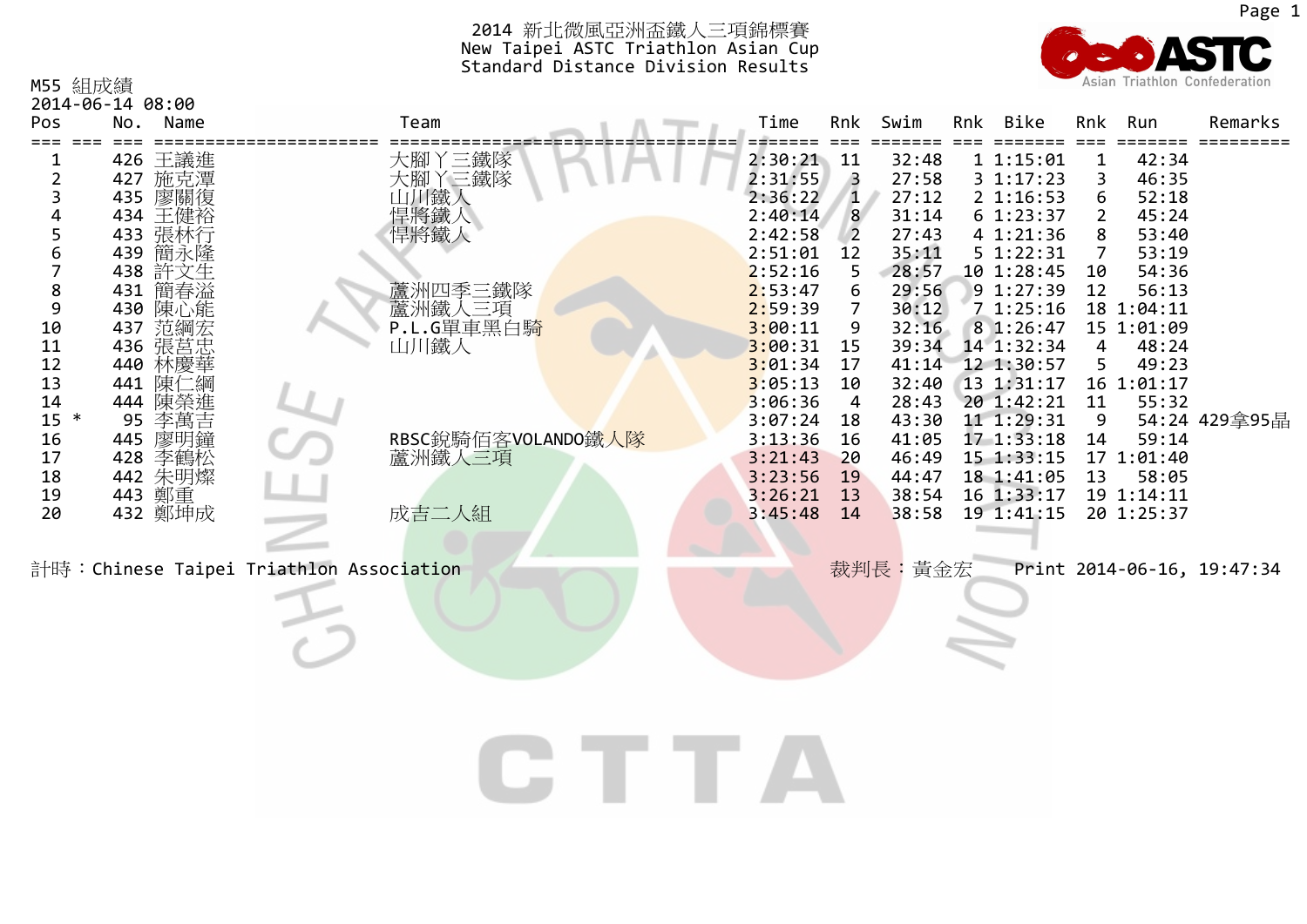

| M50 組成績        |                    |               |         |                |       |     |            |                | Asian Triathlon Confederation |         |
|----------------|--------------------|---------------|---------|----------------|-------|-----|------------|----------------|-------------------------------|---------|
|                | 2014-06-14 08:00   |               |         |                |       |     |            |                |                               |         |
| Pos            | No.<br>Name        | Team          | Time    | Rnk            | Swim  | Rnk | Bike       | Rnk            | Run                           | Remarks |
|                | 391 張榮川            | 山川鐵人          | 2:25:57 | ı              | 27:14 |     | 11:13:21   | 5              | 45:23                         |         |
| $\overline{2}$ | 392 賴滄海            | 蘆洲鐵人三項        | 2:28:23 | 5              | 28:46 |     | 3 1:14:02  | 6              | 45:36                         |         |
|                | 393 賴志雄            | 蠶洲鐵人<br>三項    | 2:29:40 | 9              | 31:45 |     | 2 1:13:30  | 4              | 44:27                         |         |
|                | 394 李春生            | 蘆洲鐵人三項        | 2:38:11 | $\overline{4}$ | 28:44 |     | 4 1:19:41  | 10             | 49:47                         |         |
|                | 400 周秋雄            | 山川鐵人          | 2:39:03 | 8              | 31:40 |     | 10 1:24:11 | $\overline{2}$ | 43:13                         |         |
| 6              | 402 魏賢文            | 四處趴趴跑         | 2:40:01 | 6              | 28:53 |     | 71:22:28   | 9              | 48:40                         |         |
|                | 410 陳振芳            |               | 2:43:27 | 21             | 37:26 |     | 11 1:24:40 |                | 41:22                         |         |
| 8              | 401 洪文進            | 土城慢跑          | 2:45:51 | 12             | 33:05 |     | 12 1:29:01 |                | 43:46                         |         |
| 9              | 408 黄中人            | OOXX極限運動社     | 2:45:52 | 16             | 35:44 |     | 8 1:23:21  | 7              | 46:48                         |         |
| 10             | 397 詹朝宗            | 至善鐵人隊         | 2:45:54 | 23             | 38:02 |     | 61:20:52   | 8              | 47:01                         |         |
| 11             | 404 郭宗坤            | 中正國小          | 2:49:15 | 18             | 36:43 |     | 51:20:51   | 12             | 51:42                         |         |
| 12             | 395 黃國峰            | 蘆洲四季三鐵隊       | 2:52:06 | 2              | 28:01 |     | 14 1:30:12 | 13             | 53:54                         |         |
| 13             | 399 蔡維修<br>396 黃順鉅 | 山豬窟鯨鷹鐵人隊      | 2:58:06 | 13             | 33:31 |     | 9 1:23:46  | 19             | 1:00:50                       |         |
| 14             |                    | 蘆洲四季三鐵隊       | 3:00:16 | 3              | 28:37 |     | 19 1:35:09 | 16             | 56:31                         |         |
| 15             | 412 張金龍            |               | 3:01:47 | 19             | 37:00 |     | 17 1:33:19 | 11             | 51:29                         |         |
| 16             | 409 張松桂            | OK鐵人隊         | 3:08:10 | 11             | 32:18 |     | 23 1:41:07 | 15             | 54:45                         |         |
| 17             | 405 李世儒            | Y儒爸運動俱樂部      | 3:08:10 | 14             | 35:01 |     | 16 1:31:50 |                | 20 1:01:20                    |         |
| 18             | 406 博靖琦            | <b>TCB鐵人隊</b> | 3:12:32 | 24             | 38:35 |     | 18 1:35:05 | 17             | 58:53                         |         |
| 19             | 407 楊孫和            | P.L.G單車黑白騎    | 3:13:26 | 20             | 37:24 |     | 13 1:30:06 |                | 24 1:05:57                    |         |
| 20             | 411 胡秋利            |               | 3:14:15 | 17             | 35:59 |     | 25 1:43:40 | 14             | 54:38                         |         |
| 21             | 413 賴政國            |               | 3:15:34 | 25             | 39:23 |     | 15 1:30:31 |                | 23 1:05:41                    |         |
| 22             | 403 陳志煌            | 博愛阿志團         | 3:19:02 | 15             | 35:26 |     | 21 1:40:09 |                | 21 1:03:28                    |         |
| 23             | 417 江文良            |               | 3:21:23 | 26             | 39:53 |     | 20 1:36:01 |                | 22 1:05:30                    |         |
| 24             | 415 邱登崧            |               | 3:31:48 | 27             | 47:48 |     | 26 1:43:54 |                | 18 1:00:08                    |         |
| 25             | 398 鄭通吉            | 成吉二人組         | 3:35:22 | 10             | 31:49 |     | 22 1:40:22 |                | 25 1:23:12                    |         |
| 26             | 418 黃鶴仁            |               | 3:53:58 | 7              | 29:53 |     | 24 1:42:41 |                | 26 1:41:25                    |         |
|                | 414 李偉豪            |               |         | 22             | 37:28 |     |            |                |                               |         |
|                |                    |               |         |                |       |     |            |                |                               |         |

計時:Chinese Taipei Triathlon Association またままではないのだけでは、おかしている。 おかりのない おかり きょうしょう Print 2014-06-16, 19:47:35

CTTA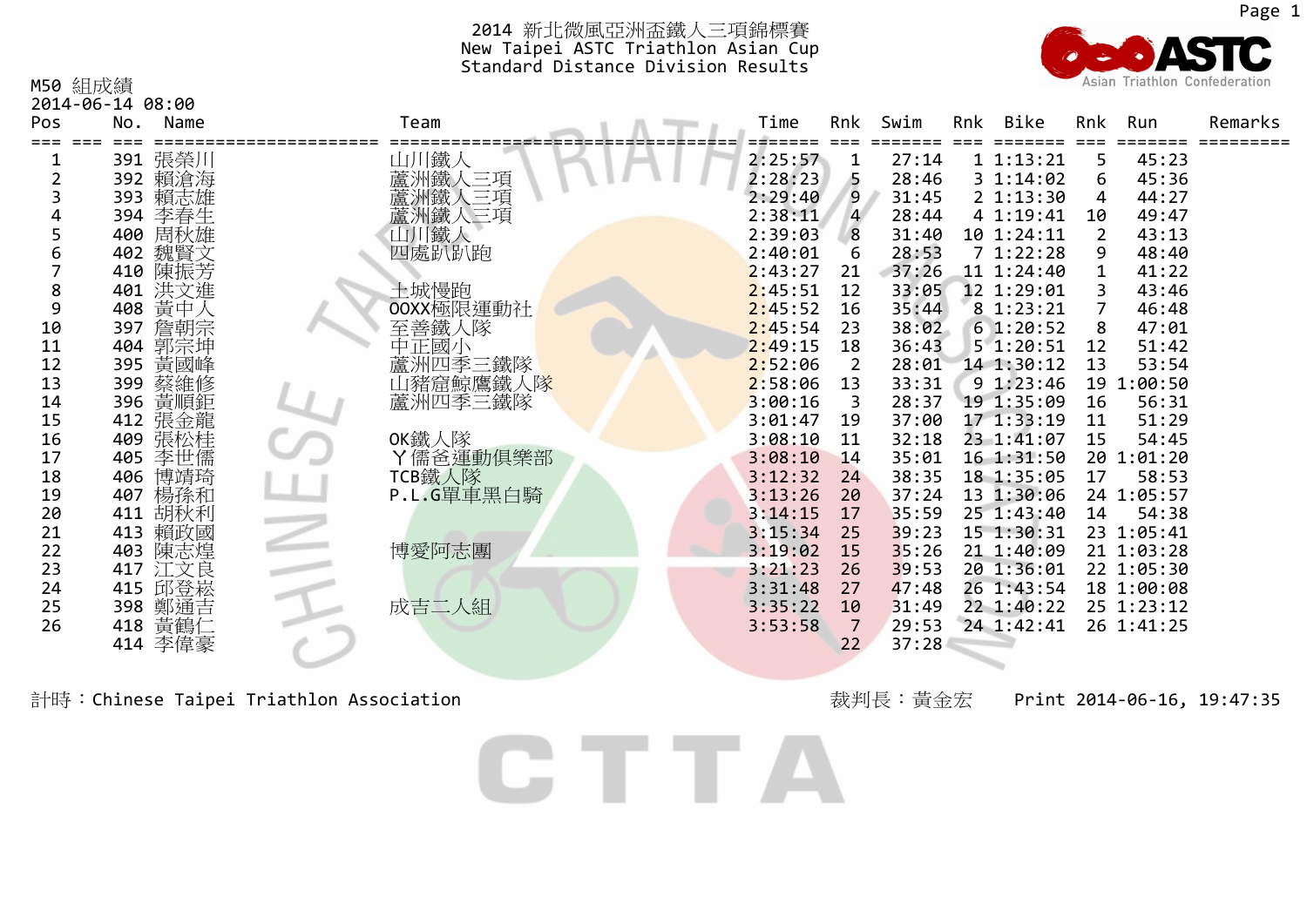

|                | 2014-06-14 08:00   |                    |         |                |       |     |                  |                |            |           |
|----------------|--------------------|--------------------|---------|----------------|-------|-----|------------------|----------------|------------|-----------|
| Pos            | No.<br>Name        | Team               | Time    | Rnk            | Swim  | Rnk | Bike             | Rnk            | Run        | Remarks   |
|                |                    |                    |         |                |       |     |                  |                |            |           |
| 1              | 341 林文國<br>379 賴錦源 | 鐵馬牧場<br>冠軍水果       | 2:12:58 | $\mathbf{1}$   | 23:54 |     | 31:10:57         | $\overline{2}$ | 38:07      |           |
| $\overline{2}$ |                    |                    | 2:13:55 | 5              | 27:01 |     | 11:10:27         | 1              | 36:28      |           |
| 3              | 葉展能<br>343         | 澳門紅纖鐵人隊            | 2:16:00 | $\overline{2}$ | 24:04 |     | 21:10:56         | 4              | 41:01      |           |
| 4              | 342 蘇仁亮            | 大腳丫三鐵隊             | 2:20:04 | $\overline{a}$ | 26:12 |     | 61:13:57         | 3              | 39:56      |           |
| 5              | 346<br>蘇英超         | 超音速三鐵工坊            | 2:26:23 | 8              | 29:09 |     | 51:13:50         | 6              | 43:24      |           |
| 6              | 潘偉雄<br>374         |                    | 2:29:44 | 7              | 29:09 |     | 71:16:06         | $\overline{7}$ | 44:31      |           |
| 7              | 陳慶森<br>356         | 四處趴趴跑              | 2:34:30 | 6              | 27:57 |     | 9 1:17:49        | 11             | 48:45      |           |
| 8              | 369 張英宜            |                    | 2:35:53 | 9              | 29:19 |     | 16 1:24:19       | 5              | 42:15      |           |
| 9              | 張信昌<br>359         | 可樂達爾文              | 2:36:18 | 17             | 33:41 |     | 4 1:13:28        | 12             | 49:10      |           |
| 10             | 364<br>石宏昌         | <b>STONE</b>       | 2:38:02 | 15             | 32:55 |     | 8 1:17:35        | 8              | 47:33      |           |
| 11             | 劉智明<br>352         | 桃園鐵人               | 2:40:34 | 12             | 31:51 |     | 11 1:20:03       | 10             | 48:41      |           |
| 12             | 348 林俊龍            | 蘆洲鐵人三項             | 2:43:52 | 11             | 30:46 |     | 17 1:24:50       | -9             | 48:17      |           |
| 13             | 黃忠智<br>377         |                    | 2:47:11 | 18             | 33:44 |     | 10 1:19:41       | 14             | 53:47      |           |
| 14             |                    | 阿不甲                | 2:51:45 | 19             | 34:08 |     | 13 1:23:27       | 15             | 54:11      |           |
| 15             | 344 孟繁勳<br>368 洪志裕 |                    | 2:53:38 | 16             | 33:33 |     | 15 1:24:07       | 18             | 56:00      |           |
| 16             | 362 陳家徽            | 一支電風吹著跑            | 2:54:27 | 13             | 32:15 |     | 18 1:25:51       | 19             | 56:22      |           |
| 17             | 353 沈銘治            | 康軒鐵人隊              | 3:00:24 | 29             | 39:19 |     | 19 1:26:01       | 17             | 55:05      |           |
| 18             | 491 陳世民            | <b>TSL</b>         | 3:01:54 | 33             | 43:01 |     | 14 1:23:51       | 16             | 55:04 浮標   |           |
| 19             | 游楨德<br>355         | 四零四科技股份有限公司        | 3:04:18 | 24             | 36:24 |     | 27 1:36:02       | 13             | 51:53      |           |
| 20             | 陳建龍<br>360         | 中和救生隊              | 3:07:40 | 20             | 34:37 |     | 23 1:33:24       | 23             | 59:39      |           |
| 21<br>$\ast$   | 373 鄭英哲            |                    | 3:08:30 |                |       | 38  |                  | 21             |            | 59:12 晶片掉 |
| 22             | 366 倪邦臣            |                    | 3:08:54 | 22             | 35:53 |     | 25 1:33:29       | 22             | 59:33      |           |
| 23             |                    |                    | 3:10:16 | 14             | 32:23 |     | 31 1:39:27       | 20             | 58:26      |           |
| 24             | 380 顏國欽<br>351 潘能斌 | 肉丸山寨二人組            | 3:10:32 | 25             | 37:03 |     | 12 1:22:44       |                | 30 1:10:45 |           |
| 25             | 萬<br>375           |                    | 3:15:01 | 28             | 38:24 |     | 20 1:32:22       |                | 25 1:04:17 |           |
|                | 才                  |                    |         | 32             |       |     |                  |                |            |           |
| 26             | 370 江建霖            |                    | 3:17:11 |                | 41:40 |     | 21 1:32:45       |                | 24 1:02:47 |           |
| 27             | 381<br>葉永南         |                    | 3:20:57 | 31             |       |     | 41:11 22 1:32:54 |                | 28 1:06:53 |           |
| 28             | 高立功<br>376         |                    | 3:22:43 | 35             | 43:18 |     | 24 1:33:29       |                | 26 1:05:57 |           |
| 29             | 楊哲昌<br>350         | 蘆洲四季三鐵隊            | 3:23:55 | 21             | 35:46 |     | 28 1:38:17       |                | 29 1:09:53 |           |
| 30             | 黃廷堅<br>357         | 一分大<br>一个大<br>「谢福澤 | 3:27:28 | 26             | 37:35 |     | 26 1:35:59       |                | 34 1:13:55 |           |
| 31             | 謝福澤<br>347         |                    | 3:27:52 | 23             | 35:57 |     | 29 1:38:44       |                | 32 1:13:11 |           |
| 32             | 呂書銘<br>361         | 中和救生隊              | 3:29:05 | 10             | 30:05 |     | 37 1:52:53       |                | 27 1:06:08 |           |
| 33             | 354 陳蔚然            | 幽浮                 | 3:40:10 | 30             | 40:02 |     | 34 1:45:31       |                | 35 1:14:38 |           |
| 34             | 曾嘉朗<br>378         | 鐵馬牧場               | 3:42:50 | 37             | 49:30 |     | 32 1:41:54       |                | 31 1:11:27 |           |
| 35             | 345 李良國<br>358 謝聖南 | 阿不甲                | 3:44:58 | 36             | 44:46 |     | 35 1:46:35       |                | 33 1:13:38 |           |
| 36             |                    | 台大土木               | 3:45:39 | 27             | 38:00 |     | 36 1:50:52       |                | 37 1:16:49 |           |
| 37             | 363 陳錦洲<br>367 吳永騰 | TCB鐵人隊             | 3:46:15 | 38             | 52:02 |     | 30 1:38:58       |                | 36 1:15:16 |           |
| 38             |                    |                    | 3:46:56 | 34             | 43:05 |     | 33 1:44:31       |                | 38 1:19:21 |           |
|                | 349 李魁群            | 蘆洲四季三鐵隊            |         | 3              | 25:23 |     |                  |                |            |           |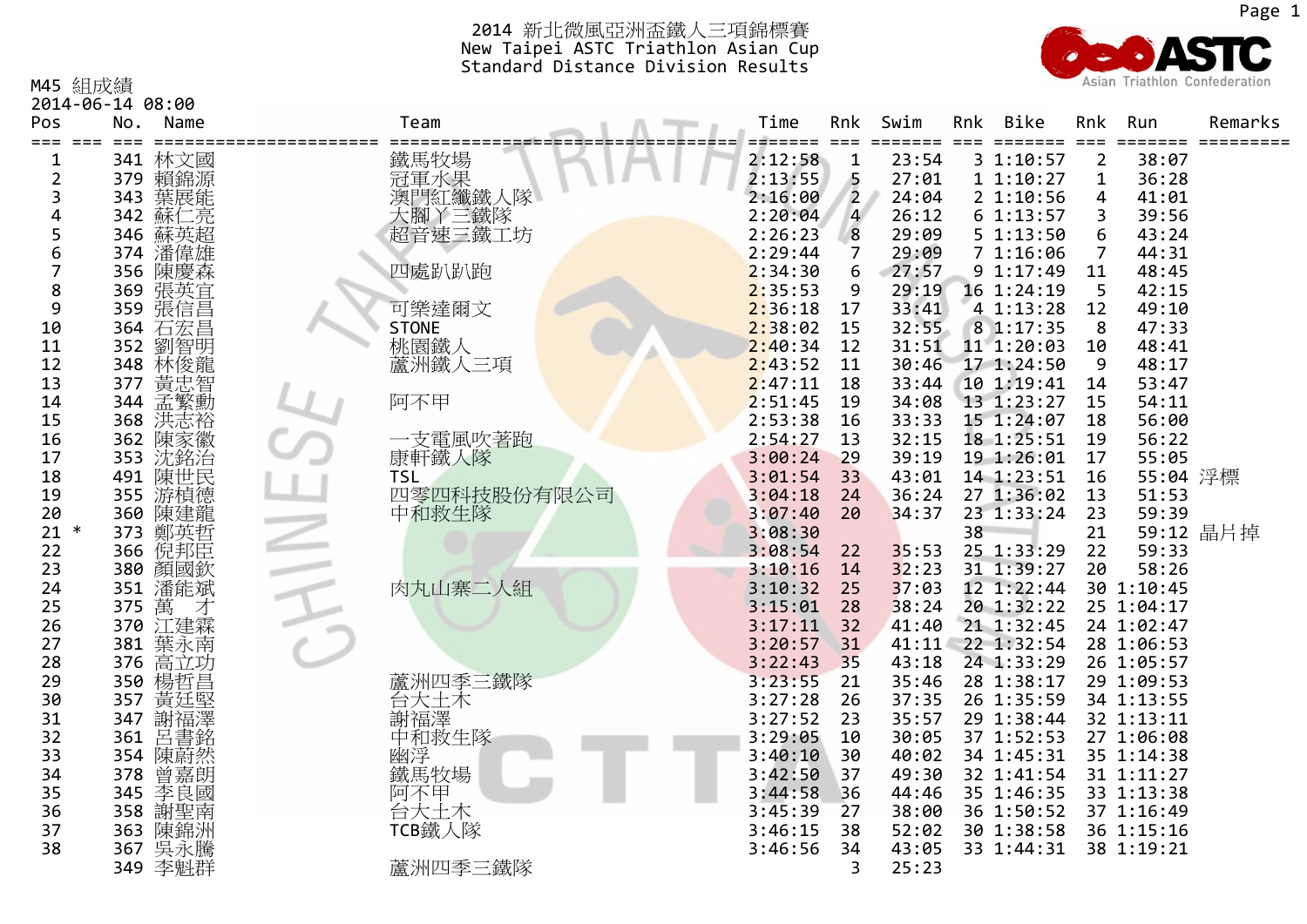

M40 組成績

2014‐06‐14 08:00

| Pos<br>$===$ | No. | Name               | Team                    | Time<br>$=$ $=$ $=$ $=$ | Rnk              | Swim  | Rnk | <b>Bike</b><br>======= | Rnk<br>$=$ $=$ $=$ | Run           | Remarks<br>===== |
|--------------|-----|--------------------|-------------------------|-------------------------|------------------|-------|-----|------------------------|--------------------|---------------|------------------|
| 1            | 326 | 陳智湧                |                         | 2:18:39                 | 8                | 29:35 |     | 3 1:13:47              | $\mathbf{1}$       | 35:17         |                  |
| 2            |     | 299 廖冠至            | 博克多鐵人隊                  | 2:18:49                 | $\overline{2}$   | 26:34 |     | 2 1:12:32              | 5                  | 39:44         |                  |
| 3            |     | 323 本田俊也           |                         | 2:19:42                 | 5                | 27:58 |     | 11:12:03               | 4                  | 39:42         |                  |
| 4            |     | 281 吳介文            | 鐵馬牧場                    | 2:21:29                 | $6 \overline{6}$ | 28:14 |     | 61:14:16               | 2                  | 38:59         |                  |
| 5            | 286 | 陳建勛                |                         | 2:24:56                 | $\overline{7}$   | 28:29 |     | 4 1:13:51              | 6                  | 42:37         |                  |
| 6            | 288 | 陳仁義                | 谷關七雄<br>蘆洲鐵人三項          | 2:25:47                 | 11               | 32:42 |     | 51:13:58               | 3                  | 39:08         |                  |
|              |     | 324 郭汶龍            |                         | 2:29:17                 | 4                | 27:35 |     | 9 1:16:12              | 7                  | 45:31         |                  |
| 8            | 330 | 陳俊宏                | 中正高中鐵人隊                 | 2:33:01                 | 1                | 22:55 |     | 10 1:20:24             | 14                 | 49:43         |                  |
| 9            | 290 | 張晉祥                | 清中水漾                    | 2:33:25                 | 9                | 29:36 |     | 71:15:52               | 11                 | 47:58         |                  |
| 10           |     |                    | PLAY YOUR WAY I 和我一起愛運動 | 2:35:52                 | 13               | 33:02 |     | 8 1:16:08              | 8                  | 46:43         |                  |
| 11           |     | 303 王忠義<br>297 張天任 | 四處趴趴跑                   | 2:43:45                 | 3                | 26:53 |     | 19 1:28:17             | 13                 | 48:36         |                  |
| 12           | 317 | 李夏新                |                         | 2:45:17                 | 21               | 35:28 |     | 13 1:22:49             | 9                  | 47:01         |                  |
| 13           |     | 287 柯景順            | 蘆洲鐵人三項                  | 2:48:02                 | 26               | 37:10 |     | 14 1:23:44             | 10                 | 47:09         |                  |
| 14           | 294 | 鄭清日                | 康軒鐵人隊                   | 2:51:56                 | 23               | 36:01 |     | 16 1:26:06             | 15                 | 49:50         |                  |
| 15           |     | 295 林偉鈞            | 年輕人                     | 2:52:31                 | 17               | 33:53 |     | 12 1:22:10             | 20                 | 56:29         |                  |
| 16           |     | 315 蔡孝宇<br>283 鄭陽鴻 |                         | 2:52:31                 | 10               | 30:23 |     | 17 1:27:30             | 19                 | 54:40         |                  |
| 17           |     |                    | 青溪健身隊                   | 2:52:41                 | 16               | 33:28 |     | 22 1:30:47             | 12                 | 48:27         |                  |
| 18           | 282 | 鄭大川                | Amigo Cycling Team      | 2:55:59                 | 32               | 38:48 |     | 15 1:25:40             | 17                 | 51:32         |                  |
| 19           |     | 289 楊明哲            | 蘆洲四季三鐵隊                 | 2:57:04                 | 14               | 33:08 |     | 26 1:33:28             | 16                 | 50:29         |                  |
| 20           | 311 | 鄭旭劭                |                         | 2:58:30                 | 18               | 34:12 |     | 18 1:27:34             | 21                 | 56:44         |                  |
| 21           | 318 | 謝志成                |                         | 3:02:37                 | 31               | 38:00 |     | 25 1:31:56             | 18                 | 52:42         |                  |
| 22           | 296 | 方慶麟                | 四處趴趴跑                   | 3:07:44                 | 12               | 32:43 |     | 20 1:29:05             |                    | 31 1:05:57    |                  |
| 23           | 304 | 謝昆翰                | P.L.G單車黑白騎              | 3:13:08                 | 24               | 36:25 |     | 28 1:34:23             |                    | 27 1:02:22    |                  |
| 24           | 298 | 張文堯                | 博愛阿志團                   | 3:14:45                 | 34               | 39:09 |     | 29 1:36:20             | 22                 | 59:17         |                  |
| 25           | 292 | 葉晉標                | 汐萬百客                    | 3:15:03                 | 30               | 37:55 |     | 11 1:21:46             |                    | 41 1:15:23    |                  |
| 26           | 300 | 陳焱煌<br>陳良煦         | 以馬內利                    | 3:17:07                 | 22               | 35:58 |     | 35 1:39:04             |                    | 26 1:02:06    |                  |
| 27           | 305 |                    | P.L.G單車黑白騎              | 3:19:54                 | 33               |       |     | 39:03 31 1:38:21       |                    | 28 1:02:31    |                  |
| 28           |     | 285 邱昱聞            | 邱比特                     | 3:20:36                 | 29               | 37:54 |     | 27 1:33:46             |                    | 33 1:08:56    |                  |
| 29           |     | 306 范均偉            | 00XX極限運動社               | 3:20:41                 | 43               | 47:37 |     | 21 1:29:08             |                    | 30 1:03:57    |                  |
| 30           |     | 492 吳進佳            |                         | 3:22:40                 | 45               | 49:02 |     | 23 1:31:05             |                    | 29 1:02:33 浮標 |                  |
| 31           | 293 | 廖宏彬                | 廖宏彬                     | 3:25:10                 | 35               | 39:28 |     | 33 1:38:24             |                    | 32 1:07:19    |                  |
| 32           | 310 | 高世錦                |                         | 3:26:35                 | 25               | 36:37 |     | 32 1:38:23             |                    | 37 1:11:35    |                  |
| 33           | 291 | 林迪清                | 汐萬百客                    | 3:26:47                 | 39               | 45:09 |     | 24 1:31:45             |                    | 34 1:09:54    |                  |
| 34           | 328 | 林德修                |                         | 3:29:06                 | 41               | 46:03 |     | 38 1:41:05             |                    | 25 1:01:59    |                  |
| 35           | 314 | 楊彥楷                |                         | 3:31:53                 | 19               | 34:23 |     | 36 1:40:30             |                    | 44 1:17:01    |                  |
| 36           | 327 | 顧成麟                |                         | 3:32:34                 | 36               | 41:24 |     | 30 1:37:59             |                    | 38 1:13:12    |                  |
| 37           | 307 | 林承禾                | <b>CELL</b>             | 3:33:00                 | 20               | 34:41 |     | 42 1:47:55             |                    | 35 1:10:25    |                  |
| 38           |     | 301 成必智            | 中和救生隊                   | 3:33:06                 | 37               | 41:43 |     | 44 1:51:27             | 23                 | 59:57         |                  |
| 39           |     | 313 楊峻瑋            |                         | 3:33:37                 | 27               | 37:51 |     | 37 1:40:47             |                    | 40 1:15:01    |                  |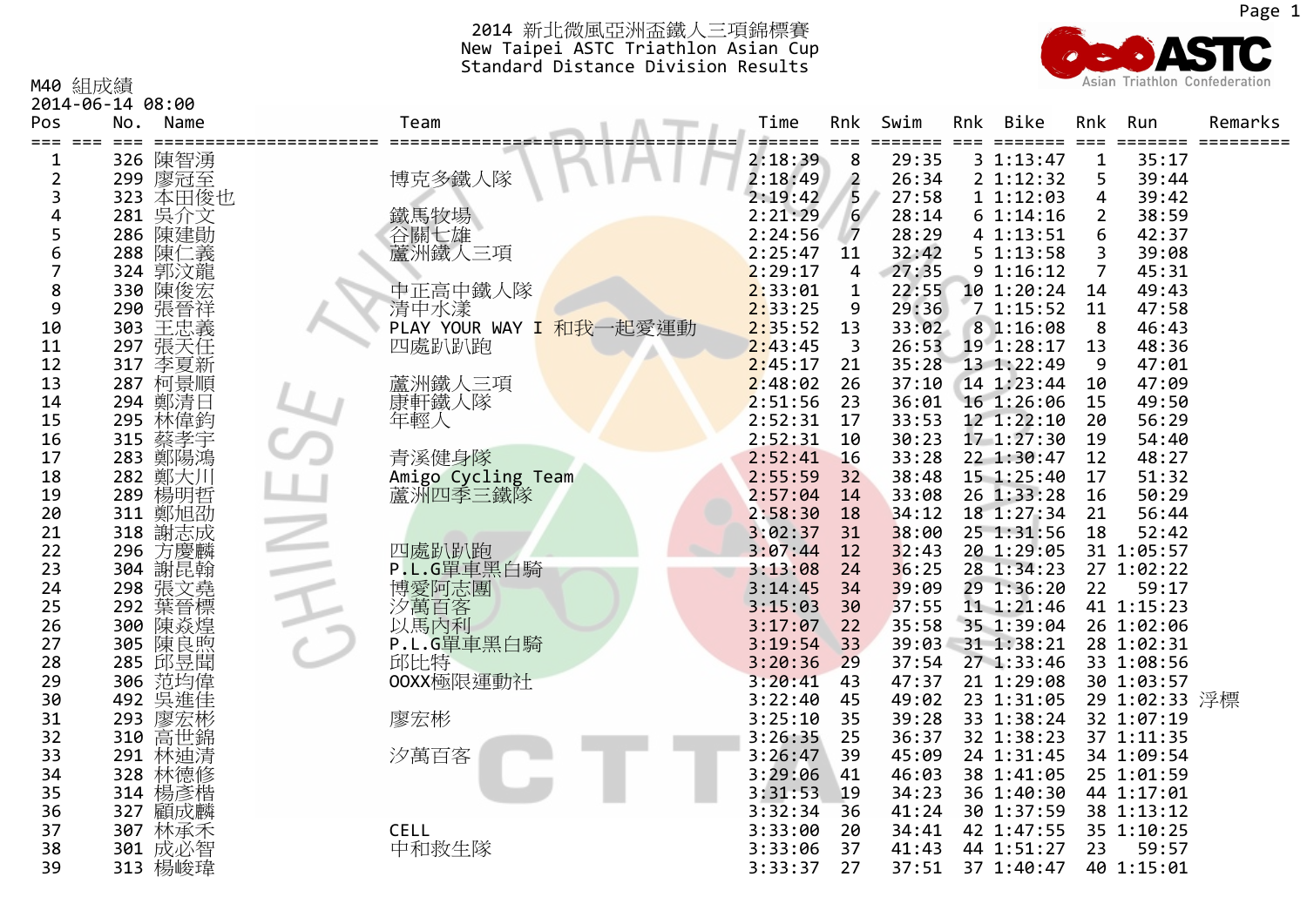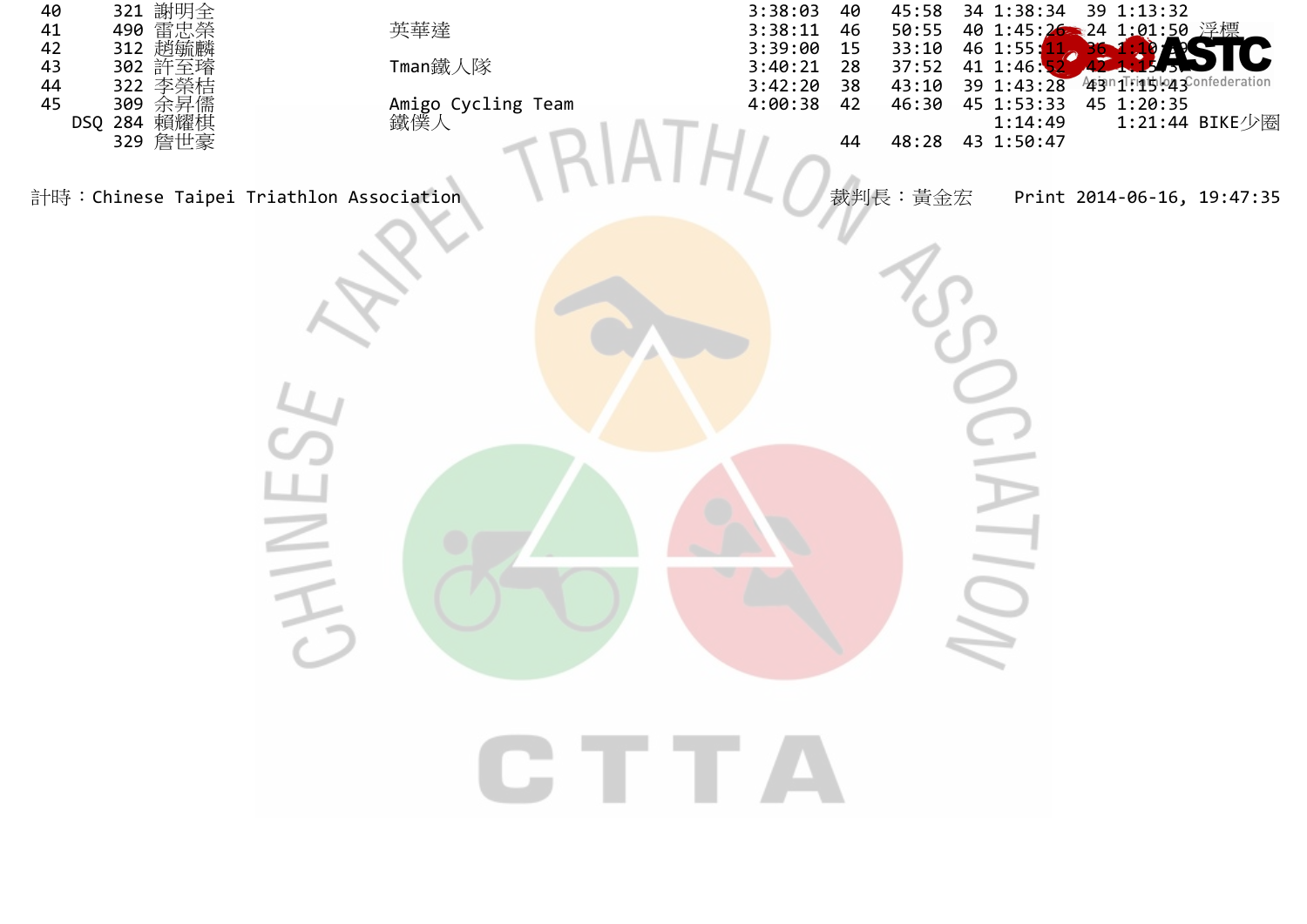

M35 組成績

2014‐06‐14 08:00

| Pos<br>$== =$ | No. | Name                          | Team                      | Time               | Rnk<br>$==$    | Swim           | Rnk | Bike                     | Rnk<br>$==$    | Run                 | Remarks |
|---------------|-----|-------------------------------|---------------------------|--------------------|----------------|----------------|-----|--------------------------|----------------|---------------------|---------|
| 1             | 221 | 李興宗                           | 蘇澳慢跑-極限鐵人隊                | 2:11:01            | $\overline{2}$ | 22:51          |     | 11:10:19                 | $\overline{2}$ | 37:53               |         |
| 2             |     | 222 蘇育慶                       |                           | 2:14:53            | 4              | 26:17          |     | 3 1:11:06                | $\mathbf 1$    | 37:30               |         |
| 3             |     | 269 鄭家軒                       |                           | 2:14:58            | 3              | 24:22          |     | 5 1:11:55                | 3              | 38:41               |         |
| 4             |     | 254 吳鴻彬                       |                           | 2:16:56            | $\mathbf{1}$   | 22:49          |     | 8 1:13:13                | 6              | 40:55               |         |
| 5             | 225 | 鄭謹德                           | TMAN鐵人隊                   | 2:17:43            | 5              | 26:22          |     | 21:11:00                 | $\overline{4}$ | 40:23               |         |
| 6             | 270 | 賴曉春                           |                           | 2:21:16            | 6              | 26:24          |     | 61:12:26                 | 9              | 42:26               |         |
| 7             |     | 223 顏琮峰                       | 大台南超級鐵人發 <mark>展協會</mark> | 2:22:25            | 10             | 29:17          |     | 4 1:11:50                | $\overline{7}$ | 41:20               |         |
| 8             |     | 274 吳佳衡                       | 鐵馬牧場                      | 2:27:28            | 9              | 29:12          |     | 71:13:12                 | 12             | 45:04               |         |
| 9             | 231 | 陳立群                           | 蘇澳慢跑-極限鐵人隊                | 2:27:56            | 12             | 29:20          |     | 14 1:17:45               | 5              | 40:52               |         |
| 10            | 257 | 劉禹青                           |                           | 2:28:18            | 11             | 29:19          |     | 91:15:18                 | 10             | 43:42               |         |
| 11            | 241 | 劉明鑫                           | 土城慢跑                      | 2:33:51            | 17             | 32:29          |     | 13 1:16:28               | 11             | 44:55               |         |
| 12            | 228 | 李哲欽                           | 鐵僕人                       | 2:35:23            | 19             | 32:41          |     | 12 1:16:19               | 13             | 46:24               |         |
| 13            | 247 | 韓季軒                           | Shane                     | 2:36:42            | 29             | 36:27          |     | 16 1:18:07               | 8              | 42:09               |         |
| 14            | 230 | 李文龍                           | 躂谷鑞                       | 2:40:10            | 24             | 34:54          |     | 11 1:16:15               | 15             | 49:01               |         |
| 15            |     | 234 許卓塵<br>271 戴宇男            | 景興跑                       | 2:42:50            | 16             | 32:09          |     | 15 1:17:51               | 16             | 52:51               |         |
| 16            |     |                               |                           | 2:46:30            | 8              | 27:52          |     | 28 1:30:46               | 14             | 47:53               |         |
| 17            | 249 | 周志鳴                           | P.L.G單車黑白騎                | 2:47:22            | 13             | 30:31          |     | 19 1:19:27               | 23             | 57:25               |         |
| 18            | 229 | 劉濠葦                           | 鐵僕人                       | 2:49:16            | 15             | 31:41          |     | 17 1:18:58               | 25             | 58:38               |         |
| 19            |     | 239 莊煜東                       | 年輕人                       | 2:51:53            | 31             | 37:25          |     | 18 1:19:02               | 18             | 55:27               |         |
| 20            |     | 262 Francois Kruger           |                           | 2:52:01            | 14             | 30:37          |     | 22 1:26:43               | 17             | 54:41               |         |
| 21            | 250 | 黎孟澐                           | 00XX極限運動社                 | 2:52:56            | 18             | 32:30          |     | 20 1:24:13               | 20             | 56:14               |         |
| 22            |     | 245 吳欣璋                       | <b>TSL</b>                | 2:57:24            | 42             | 40:53          |     | 10 1:15:42               |                | 29 1:00:50          |         |
| 23            |     | 232 謝伯鑫                       | 英格鐵人隊                     | 3:05:49            | 23             | 34:36          |     | 36 1:34:47               | 21             | 56:27               |         |
| 24            |     | 260 李承軒<br>263 吳怡煌<br>252 徐永泉 |                           | 3:07:50            | 32             | 38:29          |     | 30 1:31:41               | 24             | 57:41               |         |
| 25            |     |                               |                           | 3:08:08            | 25             | 35:20          |     | 26 1:29:35               |                | 31 1:03:13          |         |
| 26            |     |                               | 39鐵人                      | 3:08:55            | 38             | 40:07          |     | 32 1:31:51               | 22             | 56:58               |         |
| 27            |     | 246 林宜聰                       | <b>TSL</b>                | 3:09:54            | 40             | 40:17          |     | 27 1:30:45               | 27             | 58:54               |         |
| 28            | 233 | 余文慶                           | 肉丸山寨二人組                   | 3:10:06            | 21<br>41       | 34:14<br>40:31 |     | 24 1:28:13               | 26             | 37 1:07:40<br>58:44 |         |
| 29<br>30      | 261 | 徐偉銘                           |                           | 3:10:38<br>3:14:46 | 48             | 42:53          |     | 29 1:31:24<br>38 1:35:42 | 19             | 56:12               |         |
| 31            |     | 255 蔡明憲<br>242 董建隆            | 四零四科技股份有限公司               | 3:14:48            | 27             | 36:04          |     | 21 1:25:08               |                | 46 1:13:37          |         |
| 32            |     | 267 張明仁                       |                           | 3:15:01            | 35             | 39:50          |     | 34 1:33:17               |                | 30 1:01:55          |         |
| 33            | 275 | 賴孟祥                           |                           | 3:17:14            | 22             | 34:30          |     | 33 1:33:01               |                | 42 1:09:44          |         |
| 34            | 256 | 賴世豪                           |                           | 3:19:09            | 26             | 36:03          |     | 46 1:43:29               | 28             | 59:39               |         |
| 35            | 240 | 李易熾                           | 山羚羊 SNY cycling team      | 3:22:55            | 47             | 42:50          |     | 23 1:27:31               |                | 45 1:12:35          |         |
| 36            |     | 488 梁恆豪                       | 可樂達爾文                     | 3:23:22            | 53             | 49:09          |     | 25 1:29:26               |                | 33 1:04:47 浮標       |         |
| 37            | 272 | 卓怡宏                           |                           | 3:23:26            | 44             | 41:31          |     | 40 1:36:47               |                | 34 1:05:09          |         |
| 38            |     | 248 張詔友                       | SAMIA                     | 3:23:53            | 43             | 40:55          |     | 37 1:35:35               |                | 36 1:07:24          |         |
| 39            |     | 243 賴志傑                       | 兩支慢跑                      | 3:24:20            | 45             | 41:38          |     | 42 1:38:20               |                | 32 1:04:24          |         |
|               |     |                               |                           |                    |                |                |     |                          |                |                     |         |

Page 1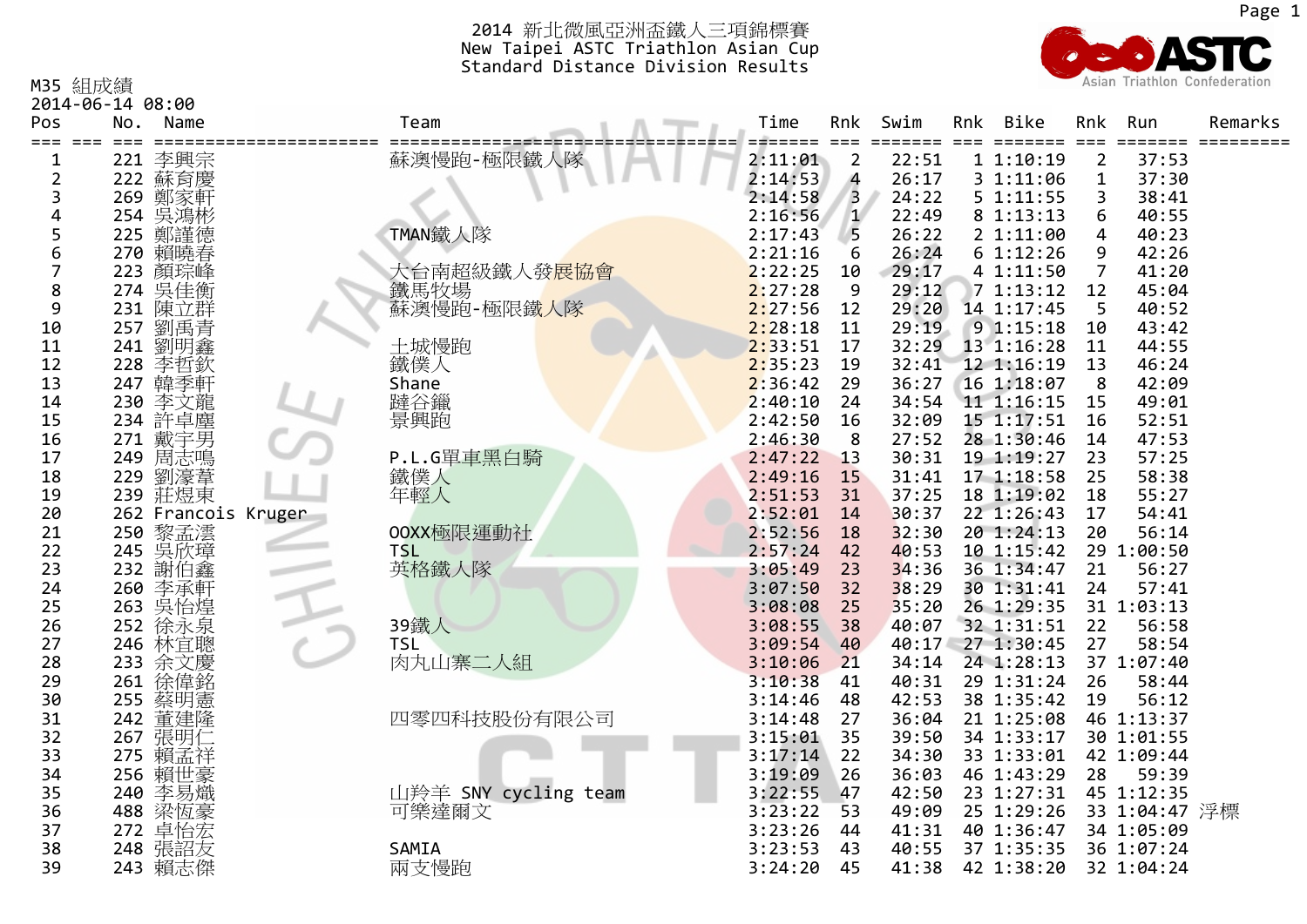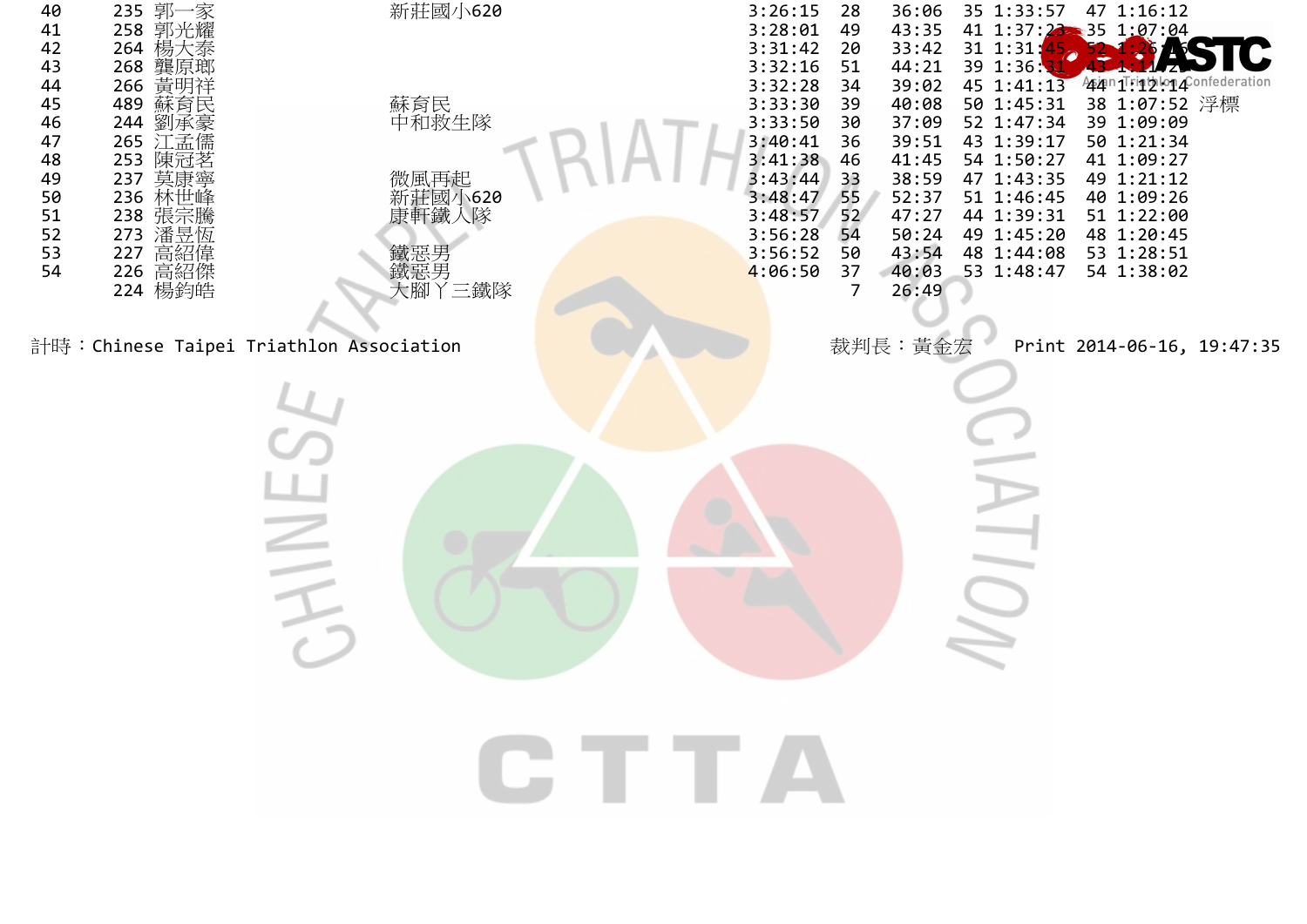

| M30 組成績        | 2014-06-14 08:00 |                             |                         |  |                    |                |                |               |                          |                | Asian Triathlon Confederation |           |
|----------------|------------------|-----------------------------|-------------------------|--|--------------------|----------------|----------------|---------------|--------------------------|----------------|-------------------------------|-----------|
| Pos<br>=== === | No.<br>$==$      | Name<br>=================== | Team                    |  | Time<br>=======    | Rnk<br>$==$    | Swim<br>=====  | Rnk<br>$= 22$ | Bike<br>=======          | Rnk<br>$==$    | Run<br>======                 | Remarks   |
| 1              | 162              | 張景翔                         |                         |  | 2:11:27            | 3              | 24:51          |               | 2 1:09:05                | $\mathbf{1}$   | 37:33                         |           |
| 2              |                  | 211 李育仁                     | ZIV優視設計<br>鐵馬牧場<br>文山高中 |  | 2:12:09            | 4              | 26:01          |               | 1 1:07:52                | $\overline{2}$ | 38:17                         |           |
| 3              |                  | 161 潘典陵                     |                         |  | 2:13:17            | $\mathbf{1}$   | 19:52          |               | 5 1:12:02                | 5              | 41:25                         |           |
| 4              | 178              | 林裕修                         | N.F.N.D                 |  | 2:22:40            | 12             | 31:15          |               | 3 1:09:52                | 6              | 41:33                         |           |
| 5              | 177              | 游昌憲                         | N.F.N.D                 |  | 2:25:50            | $\overline{7}$ | 27:49          |               | 4 1:11:32                | 9              | 46:31                         |           |
| 6              | 163              | 吳念平                         |                         |  | 2:26:34            | $\overline{2}$ | 21:19          |               | 10 1:18:32               | 10             | 46:44                         |           |
| 7              | 214              | 郭書瑋                         | 鐵馬牧場                    |  | 2:27:03            | 11             | 30:56          |               | 71:15:47                 | 4              | 40:21                         |           |
| 8              | 164              | 黃俊偉                         | 連宇鐵人隊                   |  | 2:36:04            | 13             | 31:22          |               | 8 1:16:02                | 11             | 48:41                         |           |
| 9              | 189              | 陳宗與                         |                         |  | 2:38:04            | 8              | 28:06          |               | 11 1:18:44               | 14             | 51:16                         |           |
| 10             |                  | 188 陳忠勳                     |                         |  | 2:38:39            | 14             | 31:45          |               | 16 1:22:25               | 7              | 44:30                         |           |
| 11             | 195              | 林雨志<br>羅智鴻                  |                         |  | 2:42:08            | 17             | 32:29          |               | 14 1:19:50               | 13             | 49:50                         |           |
| 12             | 185              |                             |                         |  | 2:44:27            | 28             | 36:20          |               | 61:14:34                 | 18             | 53:33                         |           |
| 13             |                  | 179 詹益權                     | N.F.N.D                 |  | 2:44:49            | 24             | 34:47          |               | 9 1:17:31                | 16             | 52:32                         |           |
| 14             |                  | 166 吳柏毅                     | 蘆洲四季三鐵隊                 |  | 2:46:27            | 6              | 26:56          |               | 21 1:25:44               | 19             | 53:48                         |           |
| 15             |                  | 191 林紹輝<br>172 廖奕帆          |                         |  | 2:49:57            | 36             | 39:06          |               | 22 1:25:53               | 8              | 44:58                         |           |
| 16             |                  |                             | 四處趴趴跑                   |  | 2:50:44            | 5              | 26:29          |               | 28 1:28:37               | 20             | 55:39                         |           |
| 17             |                  | 176 陳正高                     | 一支電風吹著跑                 |  | 2:51:18            | 31             | 36:55          |               | 19 1:22:54               | 15             | 51:30                         |           |
| 18             |                  | 212 蔡書泯                     | 鐵馬牧場                    |  | 2:53:03            | 16             | 32:26          |               | 18 1:22:35               | 23             | 58:03                         |           |
| 19             |                  | 187 張君豪<br>173 邱俊民          |                         |  | 2:54:36            | 33             | 38:47          |               | 26 1:26:39               | 12             | 49:11                         |           |
| 20             |                  |                             | 喵喵                      |  | 2:54:52            | 18             | 32:30          |               | 15 1:21:46               |                | 27 1:00:37                    |           |
| 21             |                  | 180 Colp Joshua Marc        | <b>CULPRIT-BICYCLES</b> |  | 3:00:52            | 19             | 32:36          |               | 13 1:19:31               |                | 38 1:08:46                    |           |
| 22             |                  | 196 徐國凱                     |                         |  | 3:03:17            | 27             | 36:03          |               | 12 1:19:19               |                | 36 1:07:56                    |           |
| 23             | 209              | 顏元彬                         |                         |  | 3:03:52            | 35             | 39:06          |               | 24 1:26:33               | 24             | 58:14                         |           |
| 24             | 205              | 蕭銘賢                         |                         |  | 3:07:42            | 39             | 41:47          |               | 31 1:32:43               | 17             | 53:13                         |           |
| 25             | 200              | 吳政宏                         |                         |  | 3:07:58            | 21             | 33:34          |               | 30 1:30:55               |                | 31 1:03:30                    |           |
| 26             | 168              | 林茂群                         | 微風再起                    |  | 3:09:39            | 37             | 40:28          |               | 32 1:32:50               | 21             | 56:22                         |           |
| 27             | 197              | 陳韋辰                         |                         |  | 3:10:19            | 43             | 43:59          |               | 23 1:26:21               |                | 26 1:00:01                    |           |
| 28             | 182              | 游孟書                         | 928<br>928              |  | 3:11:16            | 25             | 34:56          |               | 20 1:25:34               |                | 39 1:10:47                    |           |
| 29<br>30       | 183              | 郭志斌                         |                         |  | 3:12:19<br>3:13:05 | 23<br>34       | 34:36<br>39:00 |               | 17 1:22:33<br>29 1:29:32 |                | 40 1:15:11<br>32 1:04:34      |           |
| 31             | 194<br>207       | 藍洋峻<br>鄭文安                  |                         |  | 3:15:05            | 22             | 34:18          |               | 38 1:38:21               |                | 29 1:02:26                    |           |
| 32             | 206              | 柯東錡                         |                         |  | 3:15:49            | 41             | 42:36          |               | 33 1:33:25               | 25             | 59:49                         |           |
| 33             | 487              |                             |                         |  | 3:17:31            | 42             | 42:56          |               | 25 1:26:37               |                | 37 1:07:59 浮標                 |           |
| 34             | 213              | 莊朝富                         |                         |  | 3:19:06            | 38             | 40:47          |               | 35 1:35:09               |                | 30 1:03:11                    |           |
| 35             |                  | 葉治皭<br>174 陳宗佑              |                         |  | 3:19:12            | 40             | 41:53          |               | 45 1:57:21               | 3              |                               | 39:58 騎五圈 |
| 36             | 171              |                             | 鐵馬牧場<br>出來面隊<br>宛竹一路向前跑 |  | 3:22:23            | 30             | 36:32          |               | 40 1:43:57               |                | 28 1:01:55                    |           |
| 37             |                  | 許家崴<br>215 張恩齊              |                         |  | 3:25:00            | 20             | 33:12          |               | 36 1:35:13               |                | 42 1:16:36                    |           |
| 38             | 198              | 李政輝                         |                         |  | 3:26:30            | 49             | 53:30          |               | 27 1:27:35               |                | 33 1:05:26                    |           |
| 39             |                  | 203 楊宗樺                     |                         |  | 3:27:52            | 10             | 30:51          |               | 34 1:34:56               |                | 47 1:22:06                    |           |
|                |                  |                             |                         |  |                    |                |                |               |                          |                |                               |           |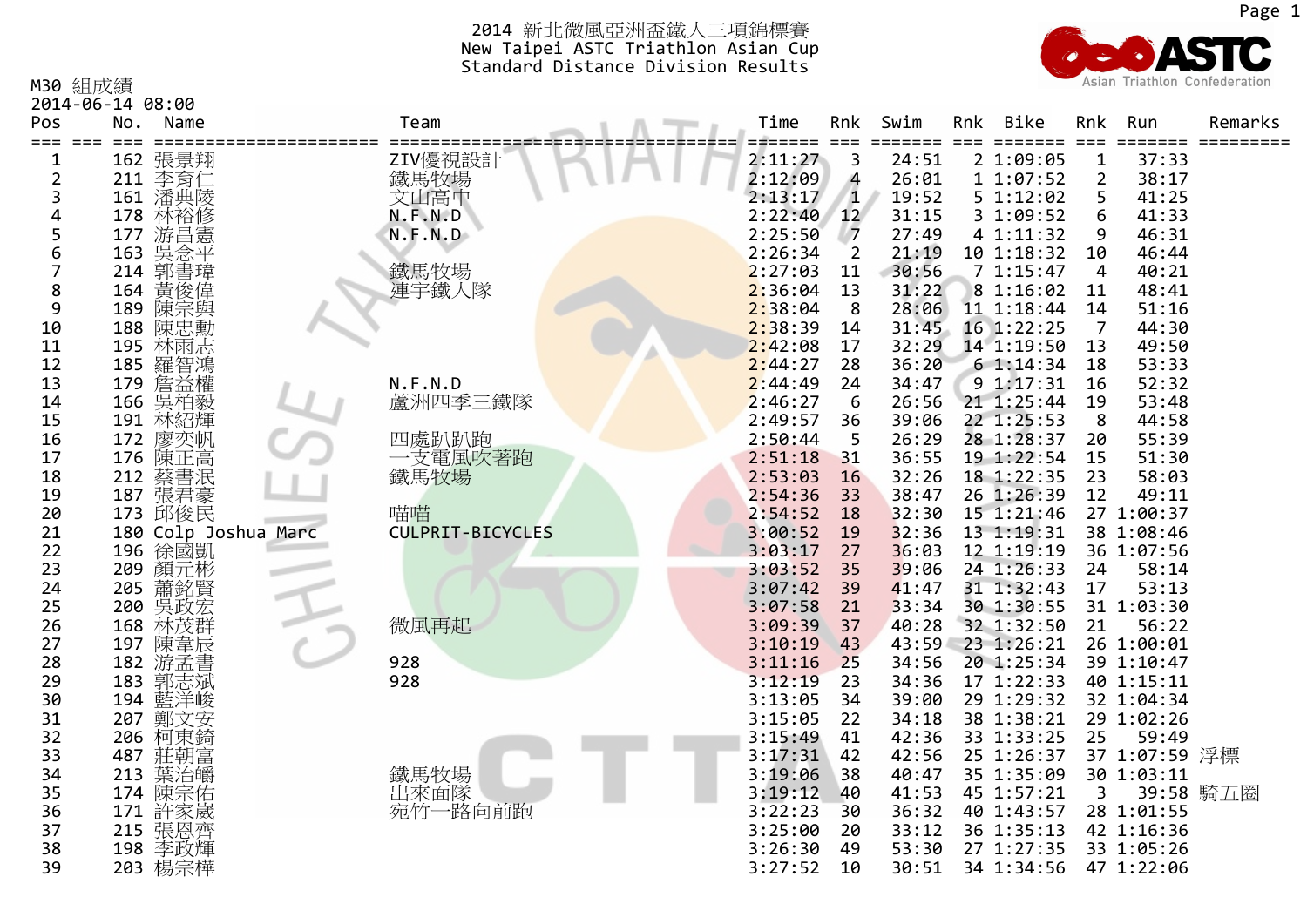| 40<br>167 林育詩<br>165 張政勇<br>41<br>42<br>210 Taro Fukuzaki<br>199 王志豪<br>43<br>208 牛繹凱<br>44<br>45<br>170 張育峰<br>46<br>192 王祥俊<br>175 黃瑋斌<br>47 *<br>184 周兆駿<br>DNF 193 黃信遠<br>計時:Chinese Taipei Triathlon Association | 柏克希爾<br>蘆洲鐵人三項<br>年輕人<br>中和救生隊                                            | 3:31:42<br>36:03<br>26<br>3:37:04<br>9<br>28:26<br>3:37:25<br>49:39<br>47<br>37:51<br>3:40:32<br>32<br>3:46:22<br>48:14<br>46<br>3:49:38<br>52:39<br>48<br>3:52:46<br>29<br>36:24<br>44:58<br>4:06:56<br>44<br>46:04<br>45<br>15<br>32:14<br>裁判長:黃金宏 | 39 1:39:49<br>41 1:15:51<br>48 2:02:06 35 1:06:33<br>42 1:50:05<br>41 1:45:1<br><sup>994n1</sup> :06:13<br>43 1:51:56<br>37 1:36:29<br>45 1:20:32<br>44 1:56:12<br>44 1:20:12<br>47 2:00:26<br>46 1:21:33<br>46 1:59:55<br><b>DNF</b><br>Print 2014-06-16, 19:47:35 | Page |
|-----------------------------------------------------------------------------------------------------------------------------------------------------------------------------------------------------------------------|---------------------------------------------------------------------------|------------------------------------------------------------------------------------------------------------------------------------------------------------------------------------------------------------------------------------------------------|---------------------------------------------------------------------------------------------------------------------------------------------------------------------------------------------------------------------------------------------------------------------|------|
|                                                                                                                                                                                                                       | 2014 新 <mark>北微風亞洲盃鐵人三項錦</mark> 標賽<br>New Taipei ASTC Triathlon Asian Cup |                                                                                                                                                                                                                                                      |                                                                                                                                                                                                                                                                     |      |
| M25 組成績                                                                                                                                                                                                               | Standard Distance Division Results                                        |                                                                                                                                                                                                                                                      |                                                                                                                                                                                                                                                                     |      |
| 2014-06-14 08:00                                                                                                                                                                                                      |                                                                           |                                                                                                                                                                                                                                                      |                                                                                                                                                                                                                                                                     |      |
| Pos<br>No.<br>Name<br>$== =$                                                                                                                                                                                          | Team                                                                      | Time<br>Swim<br>Rnk                                                                                                                                                                                                                                  | Rnk Bike<br>Remarks<br>Rnk<br>Run<br>$===$<br>$=$ $=$ $=$ $=$ $=$                                                                                                                                                                                                   |      |
| 140 江立堯<br>1                                                                                                                                                                                                          | Profile Design-Ceepo                                                      | 2:11:06<br>28:24<br>7                                                                                                                                                                                                                                | 11:06:50<br>35:53<br>$\mathbf{1}$                                                                                                                                                                                                                                   |      |
| 150 王皓正<br>$\overline{2}$<br>3                                                                                                                                                                                        | N.F.N.D                                                                   | 2:17:50<br>25:21<br>3<br>27:37<br>2:18:13<br>6                                                                                                                                                                                                       | 4 1:11:49<br>40:42<br>4<br>40:26<br>21:10:11<br>3                                                                                                                                                                                                                   |      |
| 145 林敬航<br>4<br>134 梁嘉倫                                                                                                                                                                                               | 澳門紅纖鐵人隊                                                                   | 2:18:43<br>23:32<br>$\mathbf{1}$                                                                                                                                                                                                                     | 51:12:30<br>5<br>42:42                                                                                                                                                                                                                                              |      |
| 5<br>138 Cameron Miller                                                                                                                                                                                               | 大腳丫三鐵隊                                                                    | 2:24:13<br>26:40<br>5                                                                                                                                                                                                                                | 61:13:07<br>44:27<br>8                                                                                                                                                                                                                                              |      |
| 6<br>方崇任<br>149                                                                                                                                                                                                       | ZIV優視設計                                                                   | 2:26:36<br>9<br>31:49                                                                                                                                                                                                                                | 31:11:44<br>43:05<br>6                                                                                                                                                                                                                                              |      |
| $\overline{7}$<br>丁煌霖<br>148<br>$\bf 8$<br>131 林義昌                                                                                                                                                                    | ZIV優視設計<br>鐵馬牧場                                                           | 2:27:00<br>33:23<br>10<br>2:30:37<br>$\overline{4}$<br>26:08                                                                                                                                                                                         | 38:39<br>71:14:59<br>$\overline{2}$<br>9 1:17:49<br>46:41<br>9                                                                                                                                                                                                      |      |
| 9<br>142 梁生永                                                                                                                                                                                                          |                                                                           | 2:32:16<br>24:13<br>2                                                                                                                                                                                                                                | 8 1:16:58<br>51:06<br>10                                                                                                                                                                                                                                            |      |
| 10<br>139 魏嘉宏                                                                                                                                                                                                         | 五峰單車好酒攝影同好會                                                               | 2:35:17<br>33:49<br>11                                                                                                                                                                                                                               | 43:26<br>10 1:18:04<br>$\overline{7}$                                                                                                                                                                                                                               |      |
| 11<br>133 李柏昂                                                                                                                                                                                                         | 迦南會北部大專團契                                                                 | 29:17<br>2:46:44<br>8                                                                                                                                                                                                                                | 12 1:19:25<br>13<br>58:03                                                                                                                                                                                                                                           |      |
| 12<br>147 張名源<br>13<br>144                                                                                                                                                                                            |                                                                           | 37:11<br>3:00:21<br>13<br>3:04:09<br>15                                                                                                                                                                                                              | 11 1:18:37<br>14 1:04:34<br>40:44 13 1:27:52<br>11<br>55:33                                                                                                                                                                                                         |      |
| 呂宗融<br>14<br>135 邱名宏                                                                                                                                                                                                  | ·路向前跑<br>宛竹-                                                              | 3:38:55<br>14<br>38:37                                                                                                                                                                                                                               | 14 1:33:24<br>17 1:26:56                                                                                                                                                                                                                                            |      |
| 15<br>137 唐漢禹                                                                                                                                                                                                         | 一路向前跑<br>宛竹-                                                              | 3:39:07<br>44:45<br>17                                                                                                                                                                                                                               | 17 1:57:06<br>12<br>57:17                                                                                                                                                                                                                                           |      |
| 16<br>136<br>曾國豪                                                                                                                                                                                                      | 宛竹一路向前跑                                                                   | 3:40:14<br>12<br>37:01                                                                                                                                                                                                                               | 15 1:54:37<br>15 1:08:36                                                                                                                                                                                                                                            |      |
| 17<br>146 蘇韻憲                                                                                                                                                                                                         |                                                                           | 16<br>3:55:34<br>43:36                                                                                                                                                                                                                               | 16 1:55:21<br>16 1:16:38                                                                                                                                                                                                                                            |      |
| DSQ 486 李政書                                                                                                                                                                                                           |                                                                           |                                                                                                                                                                                                                                                      | 1:35:47<br>1:02:16 BIKE少圈                                                                                                                                                                                                                                           |      |
|                                                                                                                                                                                                                       |                                                                           |                                                                                                                                                                                                                                                      |                                                                                                                                                                                                                                                                     |      |
| 計時:Chinese Taipei Triathlon Association                                                                                                                                                                               |                                                                           | 裁判長:黃金宏                                                                                                                                                                                                                                              | Print 2014-06-16, 19:47:35                                                                                                                                                                                                                                          |      |

1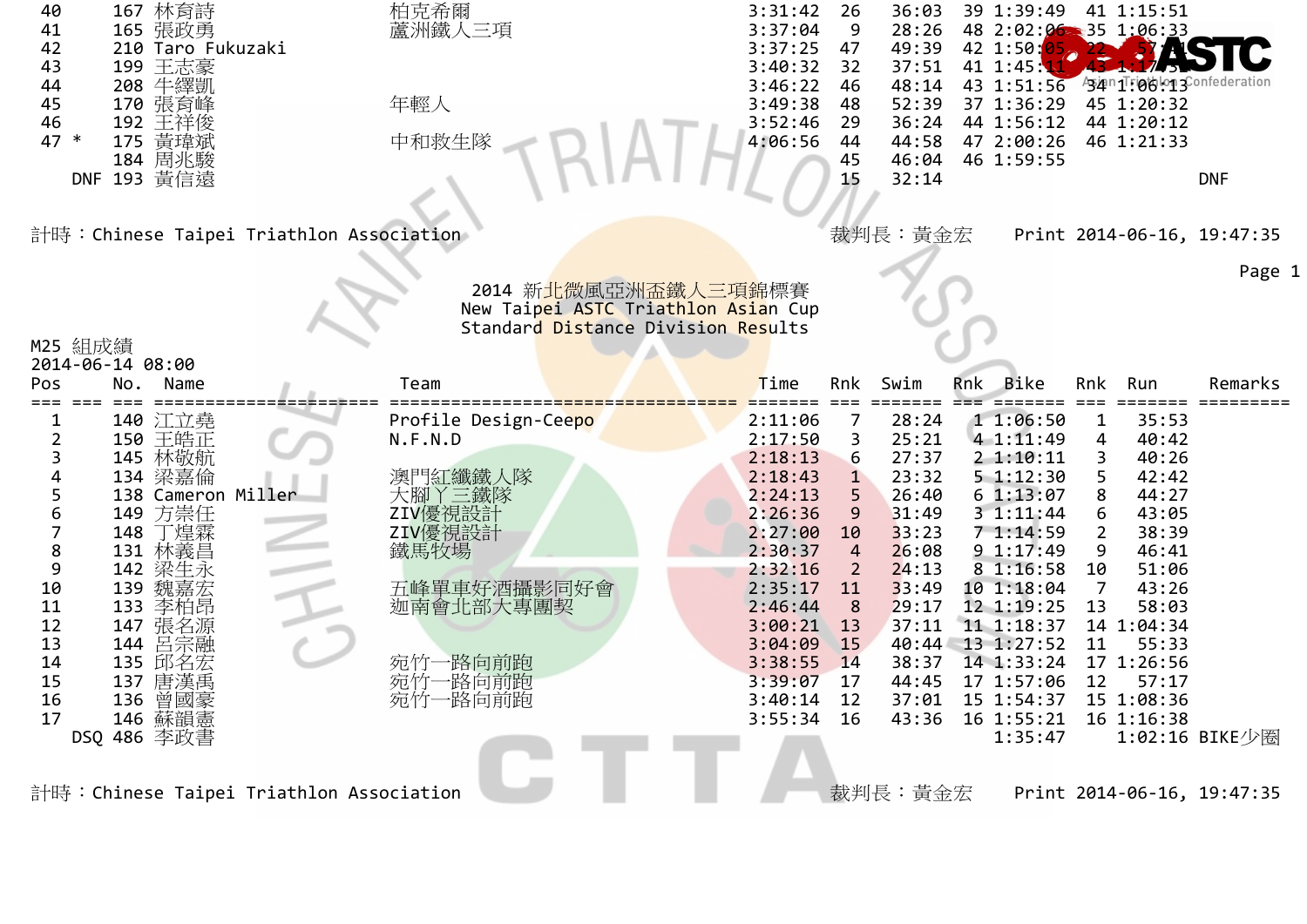16 49:29 12 1:48:17



| M20 組成績 | 2014-06-14 08:00 |              |         |                |       |     |                |     |               | Asian Triathlon Confederation |
|---------|------------------|--------------|---------|----------------|-------|-----|----------------|-----|---------------|-------------------------------|
| Pos     | No.<br>Name      | Team         | Time    | Rnk            | Swim  | Rnk | Bike           | Rnk | Run           | Remarks                       |
|         | 124 劉耀群          | Monton(台灣體大) | 2:20:15 | 2              | 24:40 |     | 2 1:12:29      | 2   | 43:08         |                               |
|         | 112 廖家緯          | 台北市立大學       | 2:20:39 | 6              | 29:51 |     | 11:11:07       |     | 39:43         |                               |
|         | 114 陳柏諭          | 台北市立大學       | 2:27:25 | $\overline{4}$ | 27:48 |     | $3 \; 1:13:42$ | 3   | 45:56         |                               |
| 4       | 113 詹曜駿          | 台北市立大學       | 2:39:17 | $\mathbf{3}$   | 26:56 |     | 5 1:18:57      | 6   | 53:26         |                               |
|         | 李卓翰<br>117       | Do amazing   | 2:41:30 | 9              | 34:26 |     | 4 1:16:12      | 4   | 50:53         |                               |
| 6       | 115 黎張譽騰         | 台北市立大學       | 2:43:14 |                | 30:09 |     | 6 1:21:16      | 5   | 51:49         |                               |
|         | 123 張禕霆          |              | 2:46:22 | 5.             | 28:11 |     | 71:22:44       |     | 55:29         |                               |
| 8       | 111 江祐廷          | 陸軍專校         | 2:47:27 |                | 21:08 |     | 8 1:28:39      | 10  | 57:41         |                               |
| 9       | 122 鄭<br>毅       |              | 3:07:12 | -11            | 37:38 |     | 9 1:32:51      | 8   | 56:44         |                               |
| 10      | 何彥臻<br>481       | 何彥臻          | 3:20:13 | 12             | 40:21 |     | 11 1:36:48     |     | 12 1:03:05 浮標 |                               |
| 11      | 116 河念祖          | ka-ni-du     | 3:24:04 | 10             | 36:11 |     | 10 1:36:47     |     | 14 1:11:08    |                               |
| 12      | 119 吳念宗          |              | 3:31:02 | -8             | 31:19 |     | 16 2:02:51     | 9   | 56:53         |                               |
| 13      | 483 胡毓唐          | 環島勇士         | 3:35:34 | 13             | 48:02 |     | $15$ 1:49:41   | 11  | 57:51 浮標      |                               |
| 14      | 485 張政德          | 環島勇士         | 3:48:29 | 15             | 48:41 |     | 13 1:49:03     |     | 13 1:10:45    | 浮標                            |
|         | 484 張竣翔          | 環島勇士<br>環島勇士 |         | 14             | 48:15 |     | 14 1:49:29     |     |               | 浮標<br>浮標                      |
|         | 482 游子毅          |              |         | 16             | 49:29 |     | 12 1:48:17     |     |               |                               |

計時:Chinese Taipei Triathlon Association **Nation Triathlon Association** Triata Triata and Triata Triata Triathlon

張竣翔 環島勇士 <sup>14</sup> 48:15 <sup>14</sup> 1:49:29 浮標

CTTA